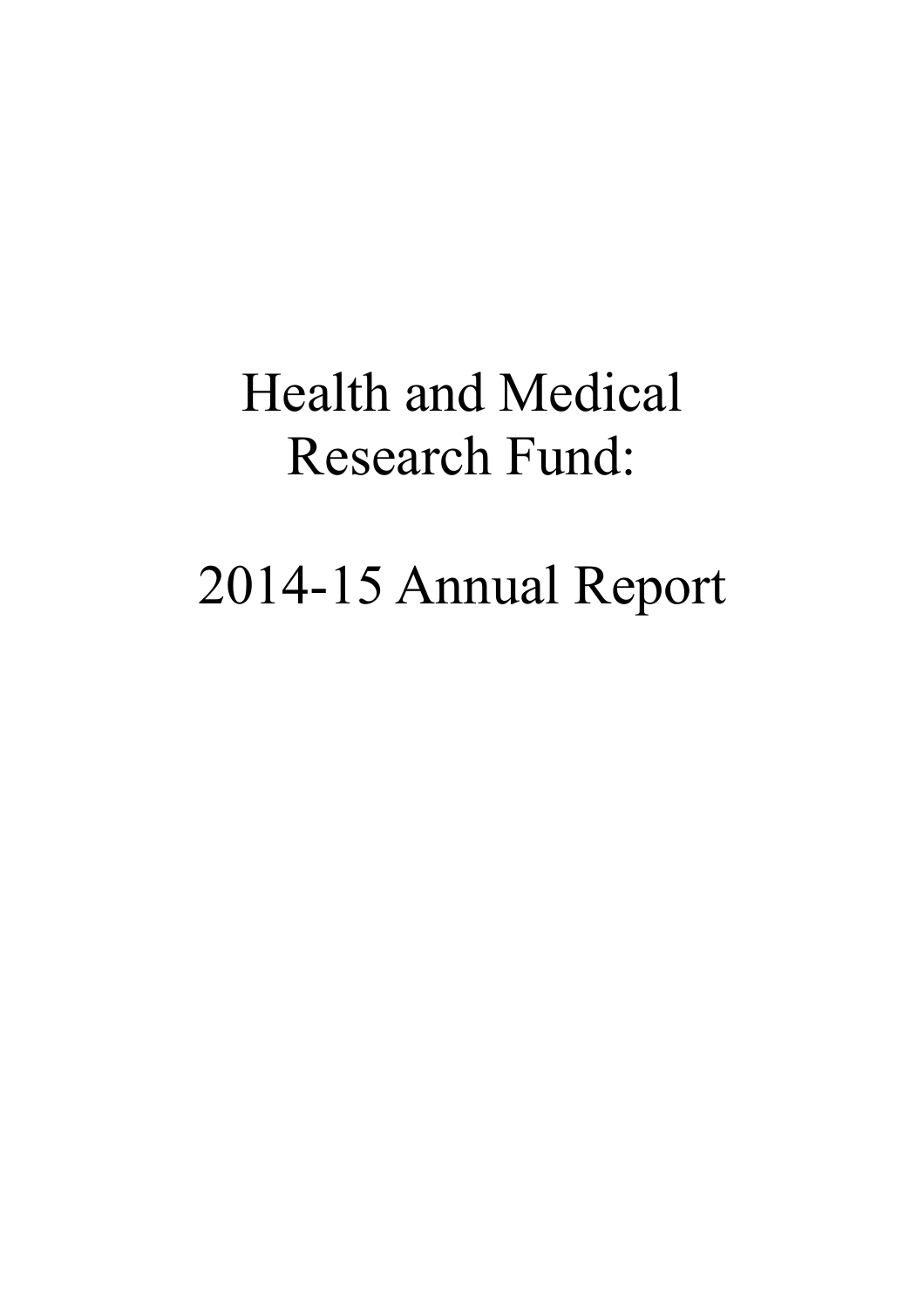# **Contents**

| <b>Membership of the Research Council, the Grant Review</b>   |  |  |  |
|---------------------------------------------------------------|--|--|--|
| <b>Board Executive and the Grant Review Board</b>             |  |  |  |
| <b>Thematic Priorities of the Health and Medical Research</b> |  |  |  |
|                                                               |  |  |  |
| Financial Report for the year ended 31 March 2015             |  |  |  |
|                                                               |  |  |  |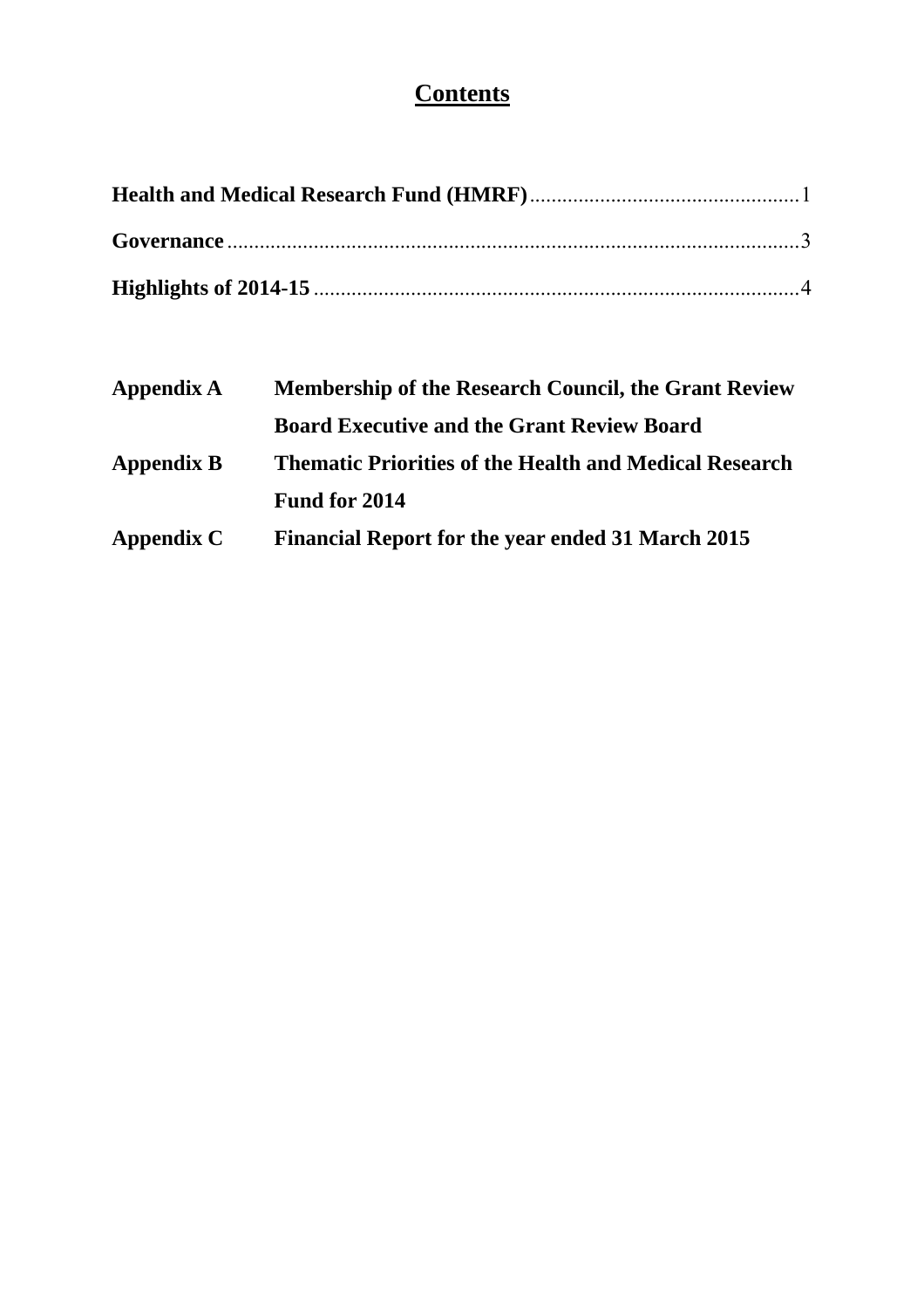## **Health and Medical Research Fund (HMRF)**

On 9 December 2011, Legislative Council Finance Committee approved a new commitment of \$1,415 million for setting up the HMRF, by consolidating the former Health and Health Services Research Fund (HHSRF) and the Research Fund for the Control of Infectious Diseases (RFCID), with a broadened scope for funding health and medical research in Hong Kong. Research projects funded under the former HHSRF and the RFCID have been subsumed under the HMRF. The commitment is comprised of an injection of \$1,000 million and unexpended balances of HHSRF and RFCID amounting to \$190.8 million and \$225 million respectively during the establishment.

The HMRF aims to build research capacity and to encourage, facilitate and support health and medical research to inform health policies, improve population health, strengthen the health system, enhance healthcare practices, advance standard and quality of care, and promote clinical excellence, through generation and application of evidence-based scientific knowledge derived from local research in health and medicine. It provides funding support for health and medical research activities, research infrastructure and research capacity building in Hong Kong in various forms, including investigator-initiated research projects and government-commissioned research programmes.

The HMRF, steered by the Research Council (RC), supports health and medical research in the following broad areas:

- (a) public health, human health and health services (e.g. primary care, non-communicable diseases, Chinese medicine, etc.) (previously funded by HHSRF);
- (b) prevention, treatment and control of infectious diseases, in particular emerging and re-emerging infectious diseases (previously funded by RFCID); and
- (c) advanced medical research in the fields of paediatrics, neuroscience, clinical genetics and clinical trials (a broadened scope under the HMRF).

It provides funding support for the following types of projects:

(a) *Investigator-initiated research projects* - funding for individual research grant proposals submitted by individual researchers in response to the annual "HMRF Open Call" invitation for research grant applications with reference to the research areas and thematic priorities. The funding ceiling for a research proposal is \$1,200,000 and the usual duration is two years. Higher grants or grants of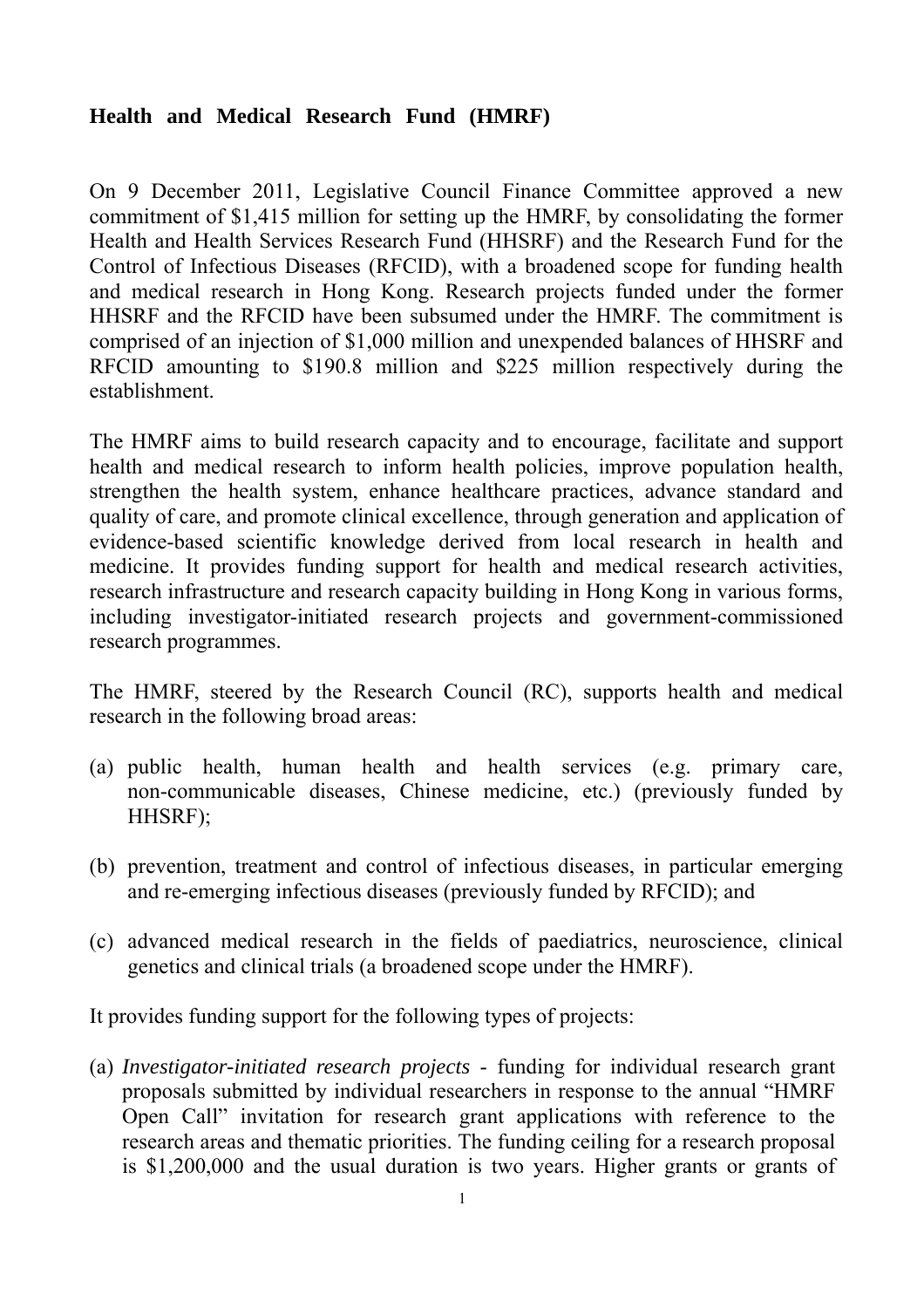longer duration may be awarded where justified.

- (b) *Government-commissioned research programmes* specific programmes commissioned to, inter alia, build research capacity, fill knowledge gaps, support policy formulation, address specific issues, assess needs and threats, etc., identified on the advice of the RC. Funding for such programmes may cover research projects, facilities, infrastructure and other capacity building initiatives as appropriate.
- (c) *Research fellowships* to enhance research capability and build research capacity to facilitate the translation of knowledge into clinical practice, research fellowships will be awarded to eligible candidates covering a range of research areas and specialties and geared toward a variety of levels (e.g. PhD students, post-doctoral fellows, clinical research fellows, etc.) on the advice of the RC.

institutions, hospitals, medical schools or other appropriate centres, units or services. In general, members of any discipline or profession in the health or health-related field can apply for research funding. Grants may be awarded for research in tertiary Members of other disciplines, such as social welfare and education may also apply if the proposed research is within the ambit of the HMRF.

Research applications are assessed by a stringent two-tier review process, first by external referees, and then by the Grant Review Board (GRB) according to the criteria set out below-

- originality of the research topic
- relevance to the scope of funding and thematic priorities
- significance of the research question
- quality of scientific content
- credibility for study design and method
- feasibility of the intended project
- research ethics
- translational potential/value

The GRB will also take into account the past performance and track records of the grant applicants, research capability of the administering institution, and the proposal's value for money when considering the funding recommendation. The RC will review and endorse the funding recommendations of the GRB. The GRB will provide specific feedback for each application.

In addition, the HMRF organises Health Research Symposium from time to time for researchers and health care professionals to share their knowledge and achievements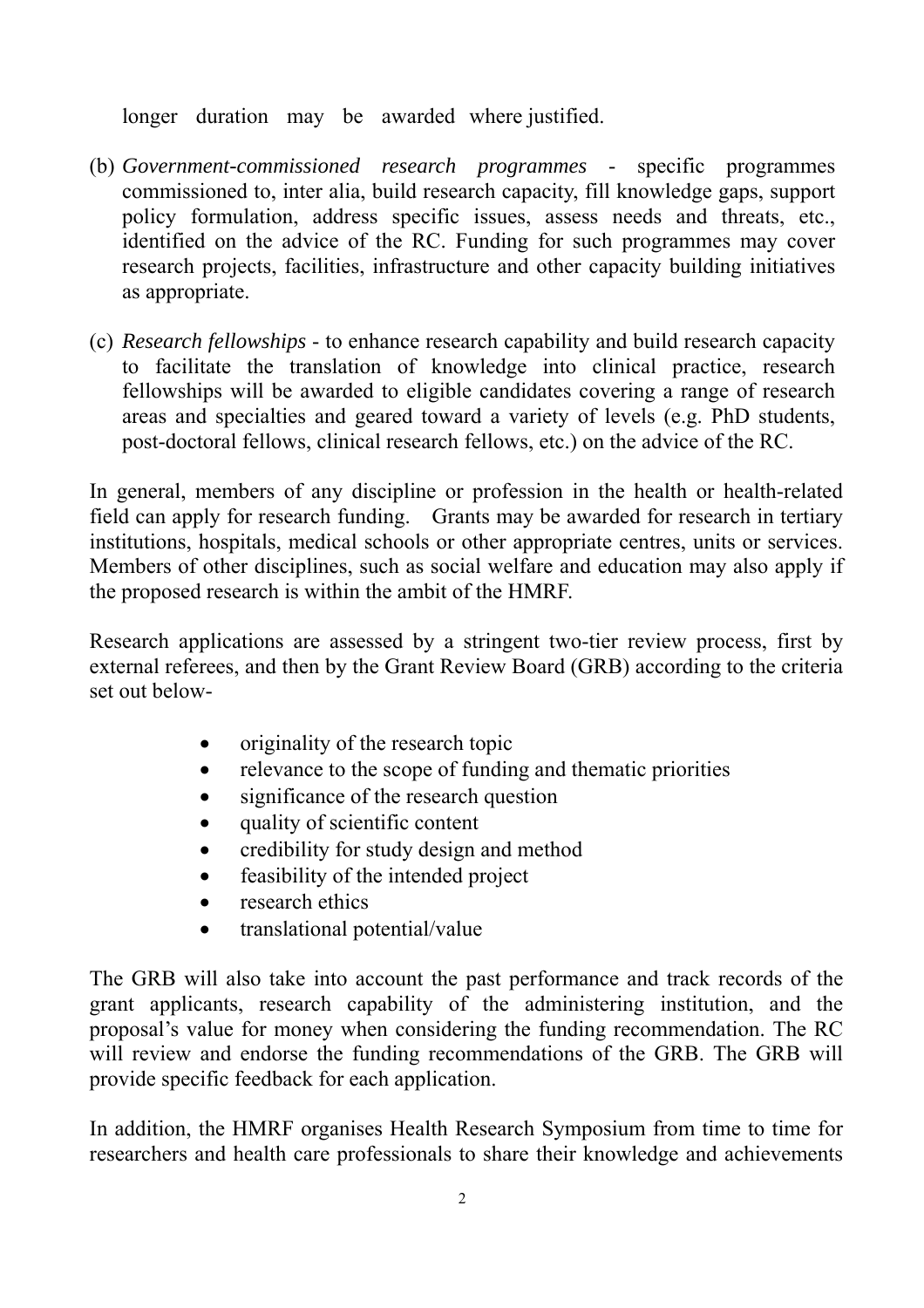in various research topics, and acknowledge the outstanding research projects funded by the HMRF. The last Health Research Symposium was held in 2014.

## **Governance**



Chaired by the Secretary for Food and Health, the RC is responsible for providing strategic steer for funding health and medical research, and overseeing the administration of the HMRF including the allocation of funds for approved grants. Its terms of reference are as follows –

(a) to determine research agenda and funding control mechanism of the HMRF;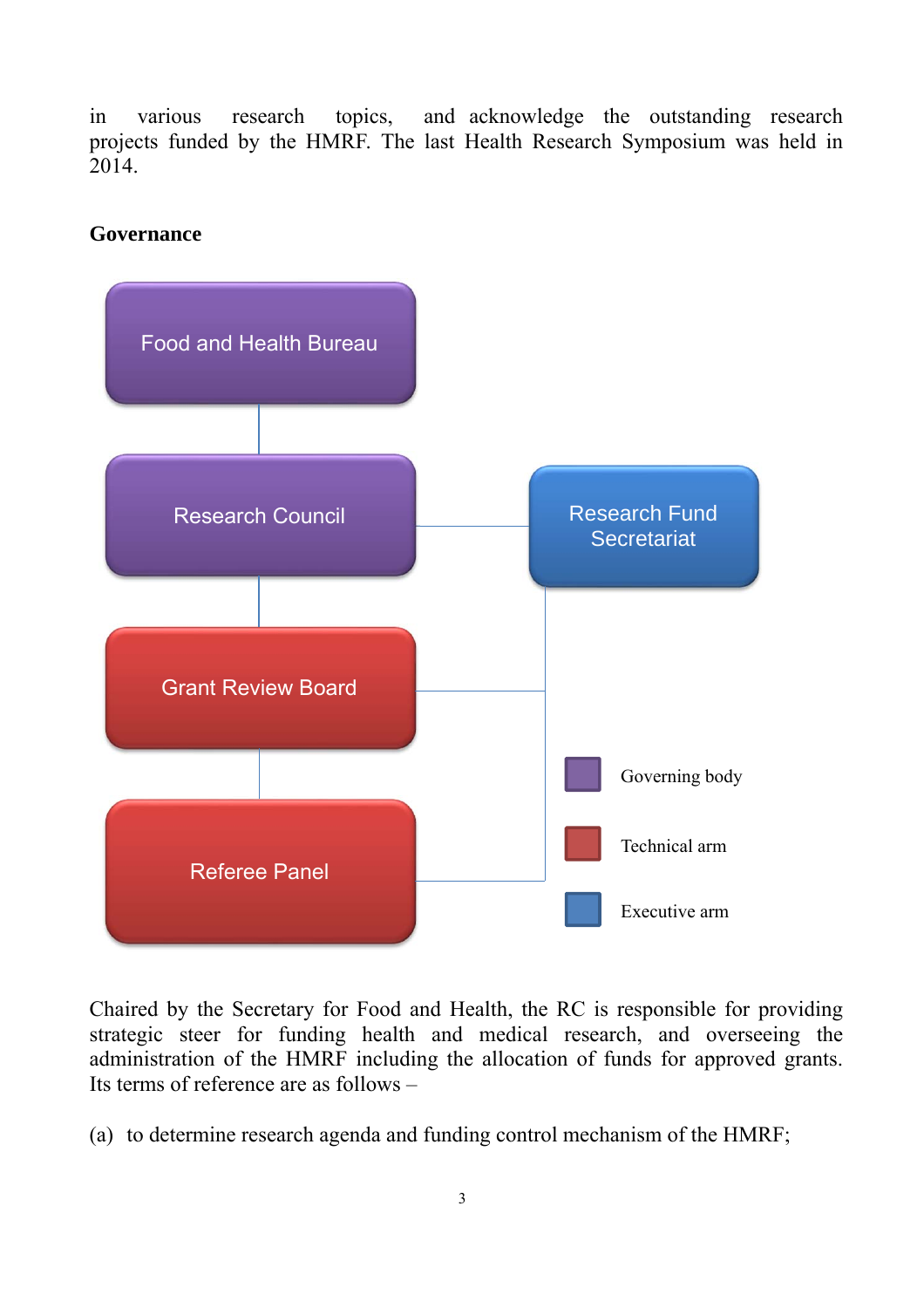- (b) to approve procedures for inviting, and criteria for vetting research applications;
- (c) to approve standard terms and conditions for grant-holders;
- (d) to approve funding allocation after peer-review process;
- (e) to approve processes for the ongoing monitoring and evaluation of approved research projects;
- (f) to establish Grant Review Board to carry out the technical work of the RC; and
- (g) to disseminate key findings of funded projects.

The RC is supported by the GRB, the GRB Executive (GRBE) and the Referee Panel for technical inputs. Individual members of the Referee Panel are selected according to their specific field of expertise to review grant applications.

The membership of the RC, GRBE and GRB is at *Appendix A*. Their operation is supported by the Research Fund Secretariat of the Research Office under the Food and Health Bureau.

## **Highlights of 2014-15**

## *2014 HMRF Open Call*

The 2014 Open Call was issued in December 2014 and by the closing date of 31 March 2015, a total of 1,055 funding applications were received. In accordance with the updated thematic priorities (*Appendix B*) and the established assessment criteria, the GRB's funding recommendations will be considered by the RC. Funding results will be announced in November 2015.

During the year, final reports of 105 completed projects were assessed by circulation.

## *Investigator-initiated Research Projects*

Of the 1,088 Investigator-initiated Research Projects funded under the HMRF, 613 projects have been completed. The research topics include management and prevention of chronic diseases including cardiovascular illnesses, cerebrovascular diseases, cancers, alcohol consumption behavior and harm, mental health, injury prevention, environmental pollution, elderly care, Chinese medicine, epidemiology,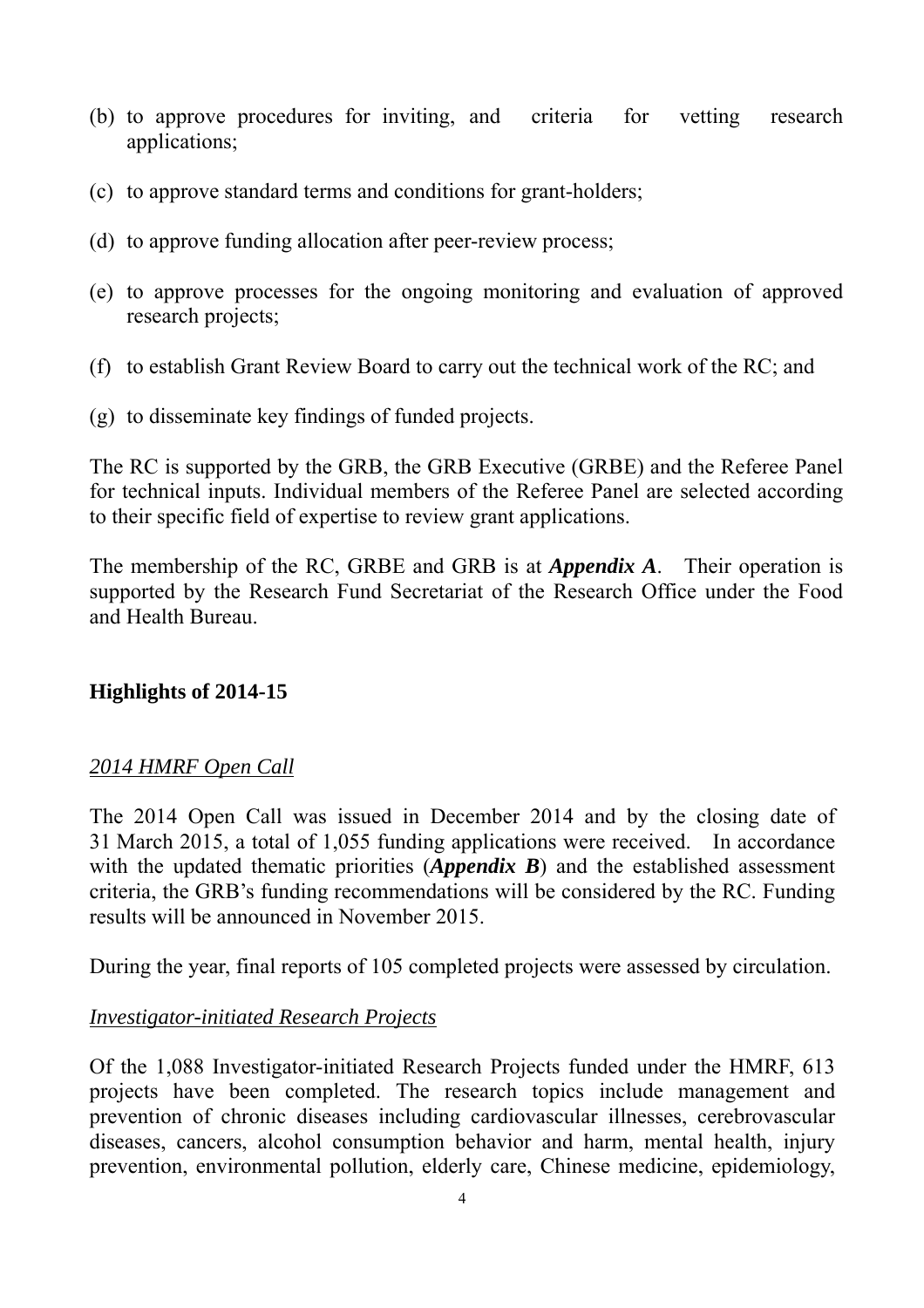surveillance and control of emerging and re-emerging infectious diseases, antimicrobial resistance, paediatrics, neurosciences and clinical genetics.

## *Government-commissioned Research Programmes*

Three portfolios of commissioned programmes on Control of Infectious Diseases Phase III have been approved during the year. Research areas of programmes approved in the previous years include healthcare manpower planning and projection, regulatory framework for healthcare professionals, Phase I Clinical Trials Centres and emerging Influenza A viruses with epidemic potential.

During the year seven portfolios have been completed and the results of five completed portfolios have been disseminated to relevant health policy teams and healthcare services providers.

## *Research Fellowships Scheme*

The Research Fellowships Scheme is one of the initiatives under the HMRF. A Brainstorming Group with representatives from the academic and clinical sectors was convened to propose the framework for the Scheme. It was proposed to support early to mid-career professionals to enhance their skills in health and medical research. The first call will be issued in August 2015 and funding decision will be available in February 2016.

## *Financial Position*

The cash balance of the HMRF as at 31 March 2015 is \$1,152 million, with an uncommitted funding balance of \$528.28 million (i.e. funding available for new projects/programmes). The financial position for the HMRF for the 2014-15 financial year is at *Appendix C*.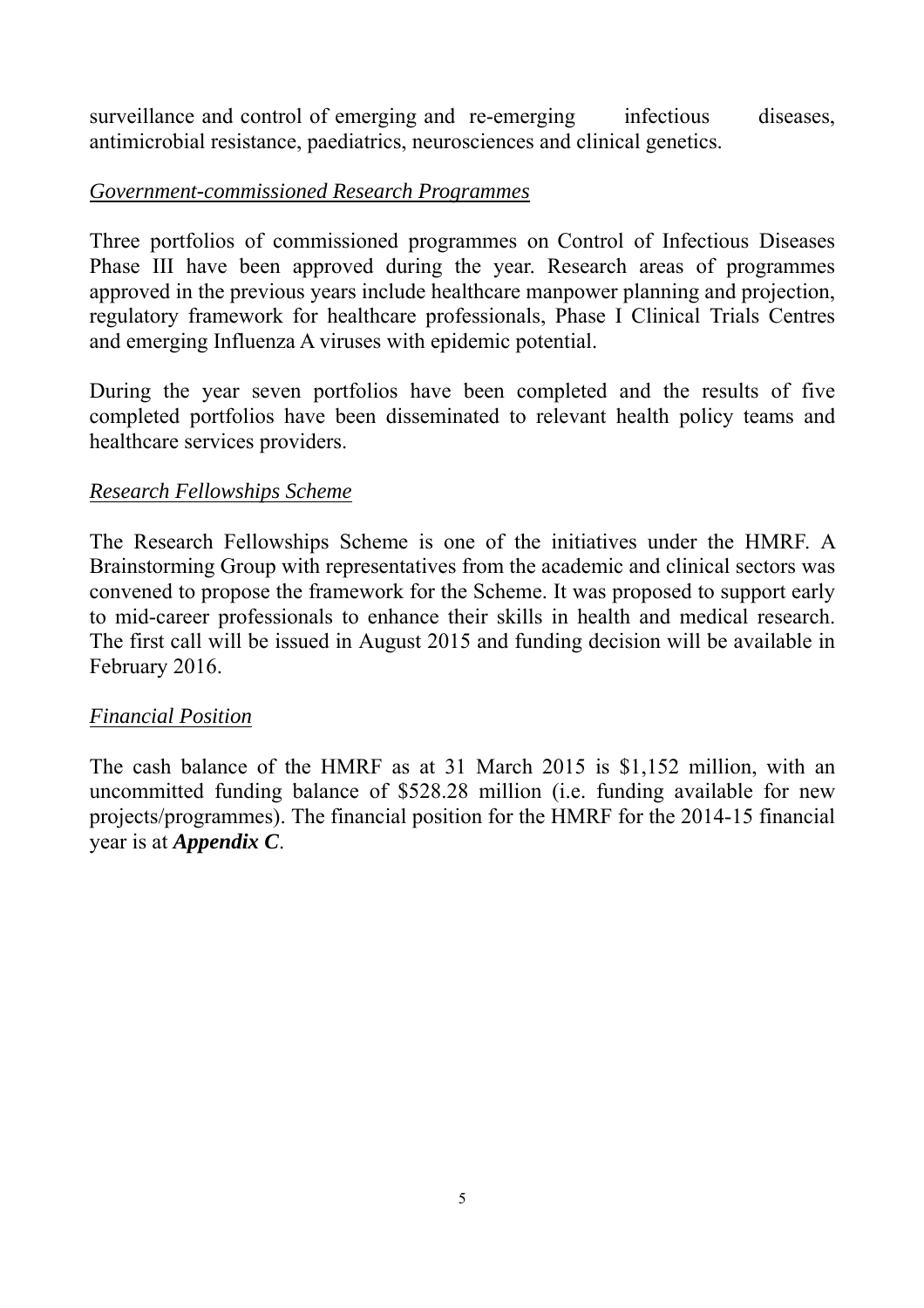## **Membership of the Research Council, the Grant Review Board Executive and the Grant Review Board (as at 31 March 2015)**

#### *(A) Research Council*

#### **Chairman**

Secretary for Food and Health (or Permanent Secretary for Health)

#### **Members**

Prof Francis CHAN Ka-leung

Prof Annie CHEUNG Nga-yin

Prof FOK Tai-fai

Prof Sian Meryl GRIFFITHS

Prof David HUI Shu-cheong

Prof Mary IP Sau-man

Prof Nancy IP Yuk-yu

Prof LAU Yu-lung

Prof Diana LEE Tze-fan

Prof Gabriel M LEUNG

Dr Patrick LI Chung-ki

Prof Dennis LO Yuk-ming

Prof Alex MOLASIOTIS

Prof Joseph Sriyal Malik PEIRIS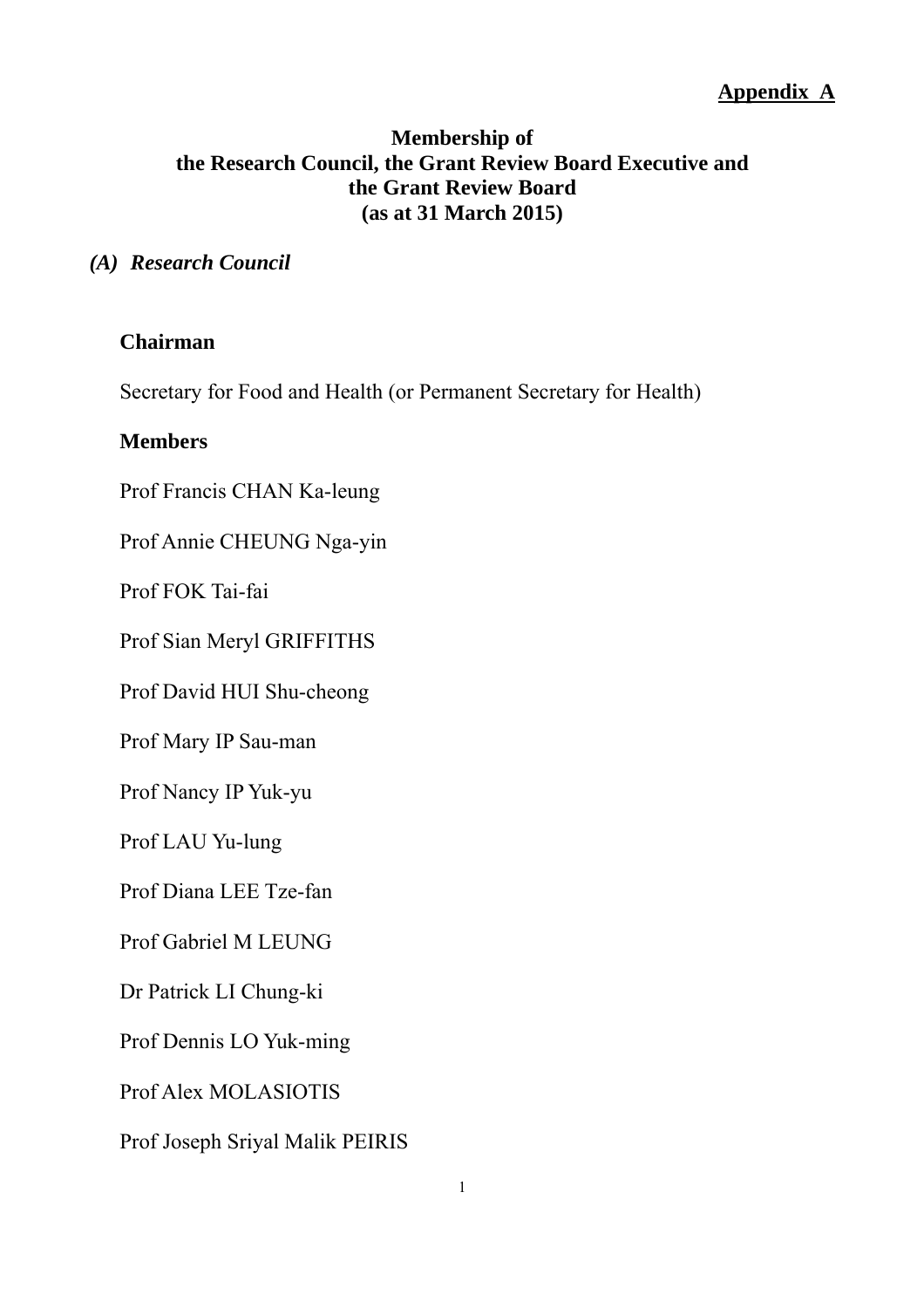Prof Paul TAM Kwong-hang

Dr Dominic TSANG Ngai-chong

Prof Maurice YAP Keng-hung

Director of Health (or representative)

Chief Executive of Hospital Authority (or representative)

# **Secretary**

Head of Research Office Food and Health Bureau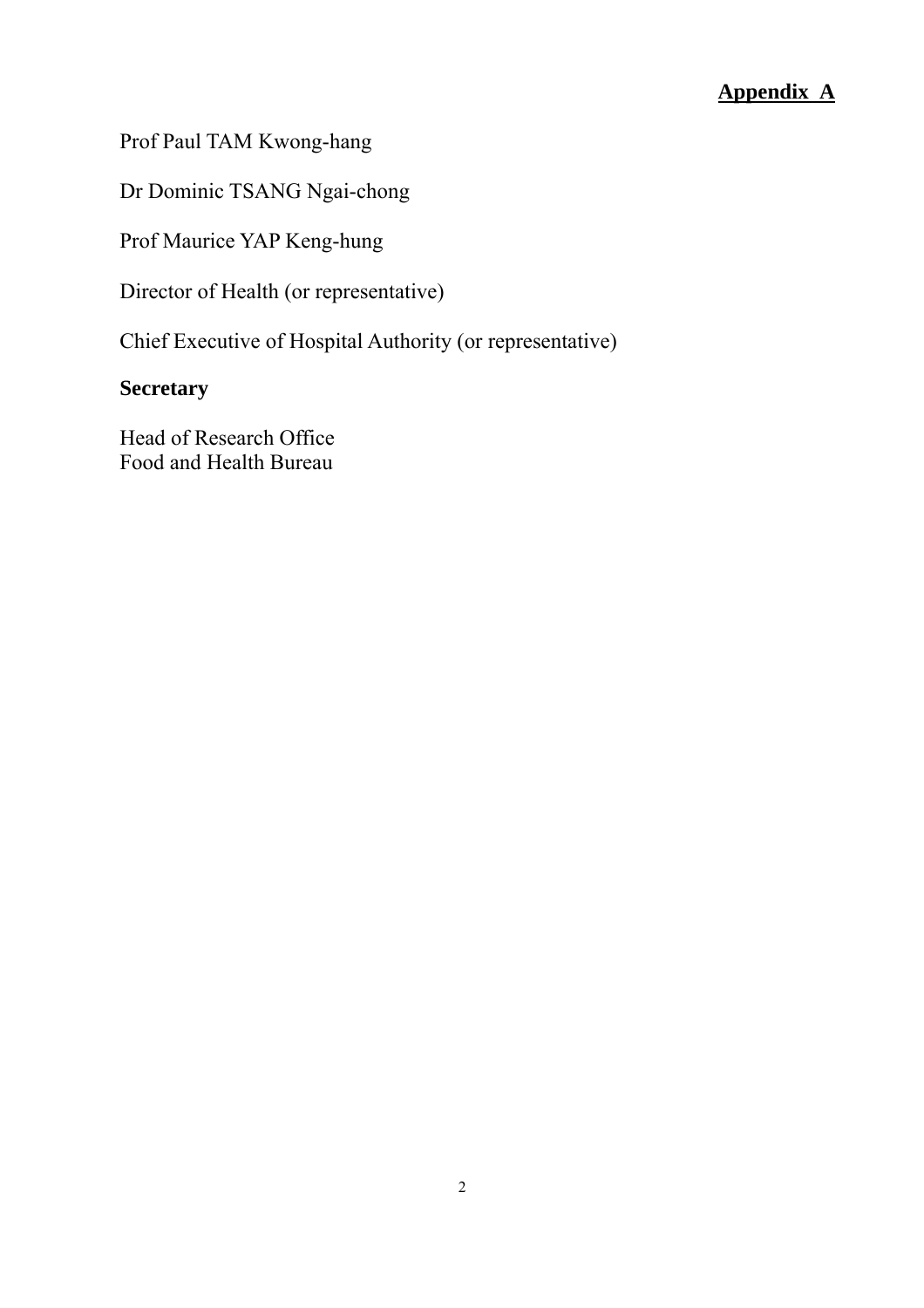#### *(B) Grant Review Board Executive*

#### *Terms of Reference:*

The terms of reference of the Grant Review Board Executive are:

- (a) to assess and recommend action (on behalf of the GRB) on requests for additional funds, budget revision and/or reallocation, changes to study design or methods, and changes to the principal applicant or administering institution;
- (b) to monitor the quality of the peer review including the assignment of referees to grants for review;
- (c) to monitor the response of grant applicants and grant holders to requests by the GRB;
- (d) to evaluate and advise the GRB regarding changes to the grant or final report review process; and
- (e) to advise the Research Fund Secretariat on the monitoring of the progress of current research projects.

#### **Members**

Dr Felix CHAN Hon-wai

Prof Francis CHAN Ka-leung

Prof Sian Meryl GRIFFITHS

Prof David HUI Shu-cheong

Prof Nancy IP Yuk-yu

Prof Timothy KWOK Chi-yui

Prof Cindy LAM Lo-kuen

Prof LAU Yu-lung

Prof Gabriel M LEUNG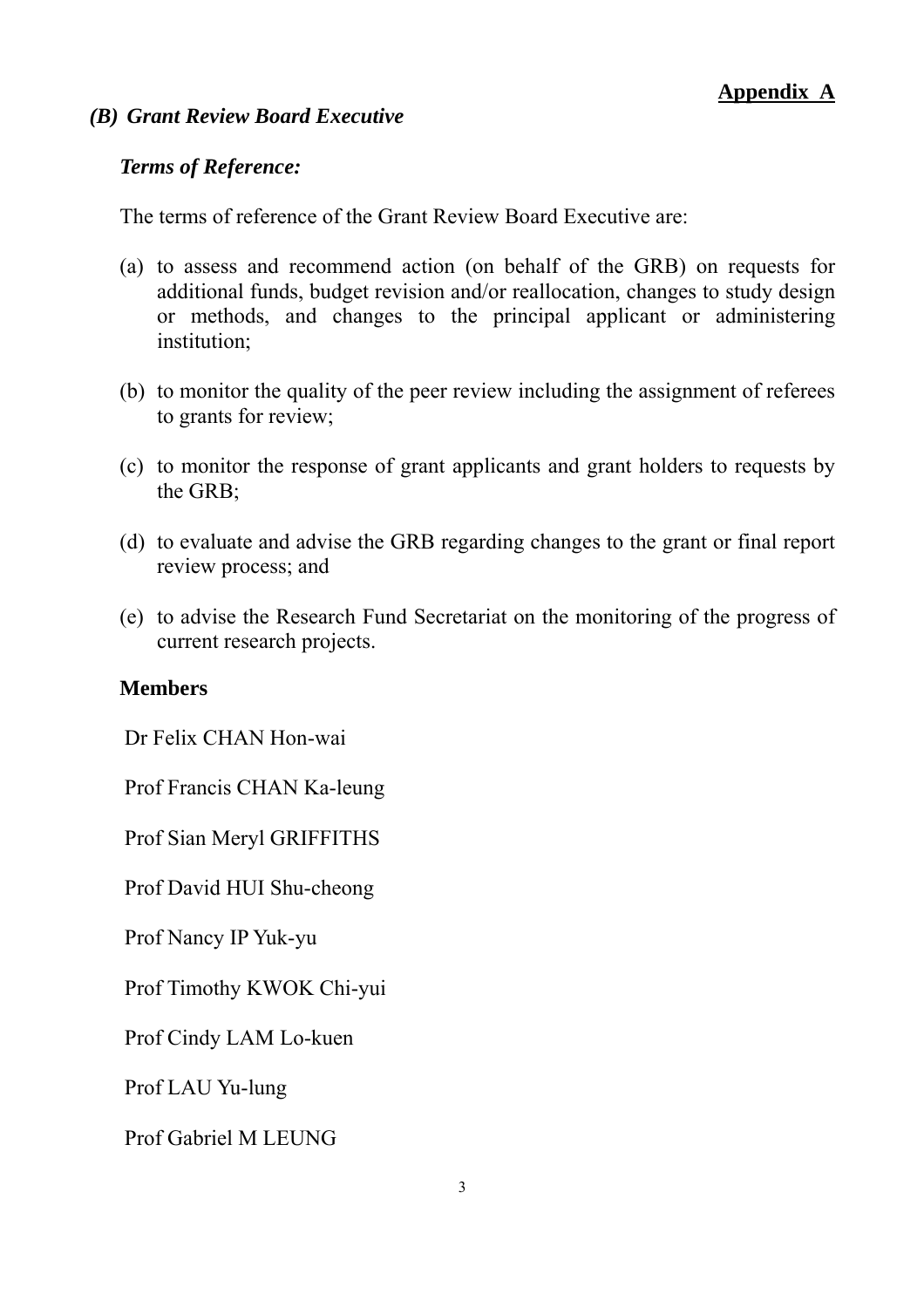Dr Patrick LI Chung-ki

Prof Dennis LO Yuk-ming

Dr Dominic TSANG Ngai-chong

Prof YIP Shea-ping

Prof YUEN Kwok-yung

## *(C)Grant Review Board*

## *Terms of Reference:*

The terms of reference of the Grant Review Board are:

- (a) to set Standard Operating Procedures for the grant submission and review process, and the assessment and dissemination of final reports;
- (b) to distribute guidelines for the formulation of research proposals, grant applications and the submission of final and dissemination reports;
- (c) to review and assess applications and recommend projects for funding;
- (d) to review and assess final and dissemination reports;
- (e) to promote the development of research in the areas of health & health services, controlling infectious diseases and advanced medicine in the wider community;
- (f) to monitor the progress of approved projects; and
- (g) to monitor the financial performance of approved projects.

## **Members**

Prof Anil Tejbhan AHUJA

Dr Alma AU May-lan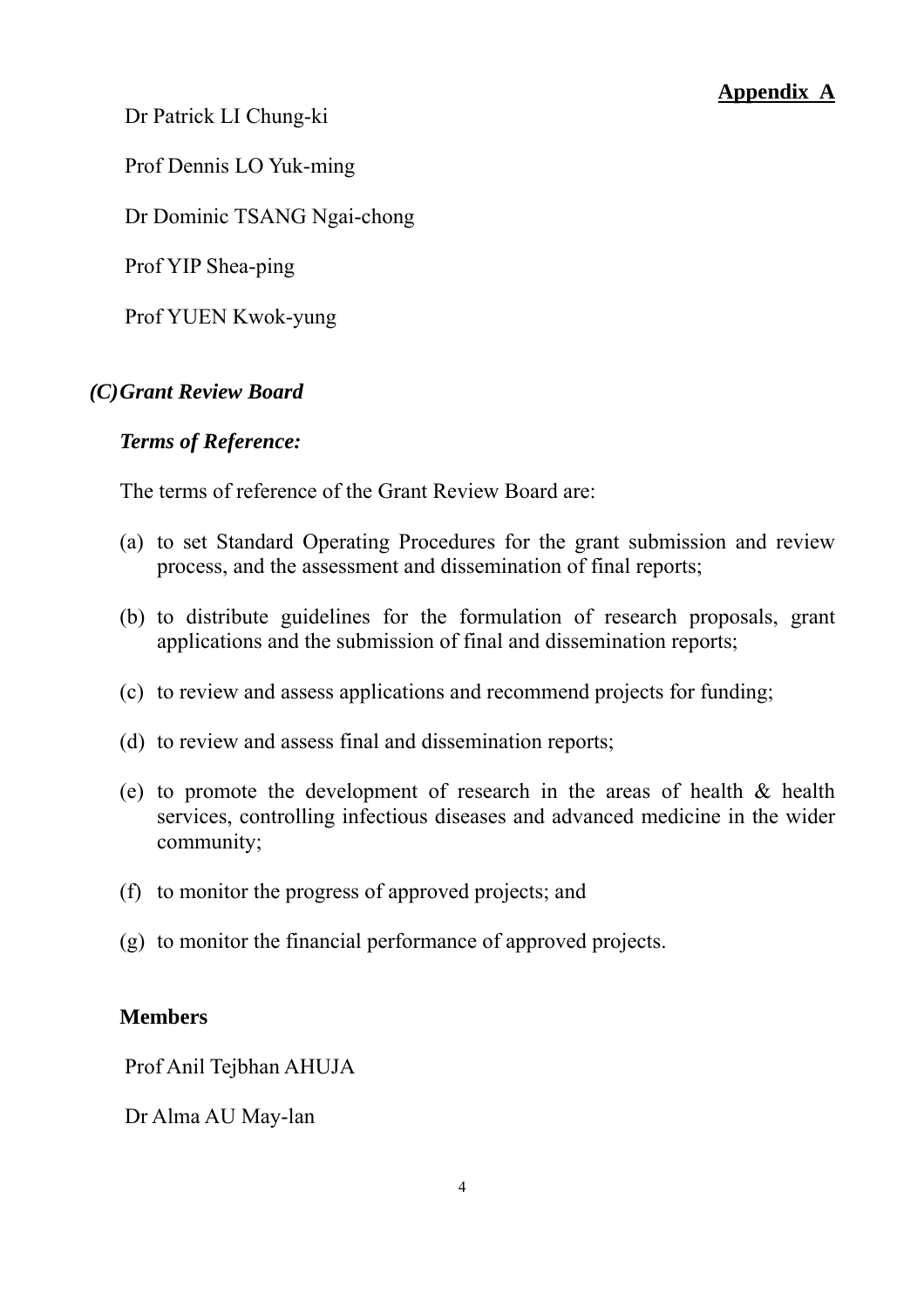Dr AU YEUNG Tung-wai

Prof John BACON SHONE

Prof Iris Frances Forster BENZIE

Prof BIAN Zhao-xiang

Prof Kenneth BOHELER

Prof CAI Zongwei

Prof Chetwyn CHAN Che-hin

Prof Godfrey CHAN Chi-fung

Prof Juliana CHAN Chung-ngor

Prof Henry CHAN Hin-lee

Dr Karen CHAN Kar-loen

Prof Paul CHAN Kay-sheung

Prof Allen CHAN Kwan-chee

Prof Andrew CHAN Man-lok

Prof Daniel CHAN Tak-mao

Dr CHAN Wai-chi

Dr Johnny CHAN Wai-man

Prof CHAN Wai-yee

Prof Emily CHAN Ying-yang

Prof Kathryn CHEAH Song-eng

Dr CHEN Honglin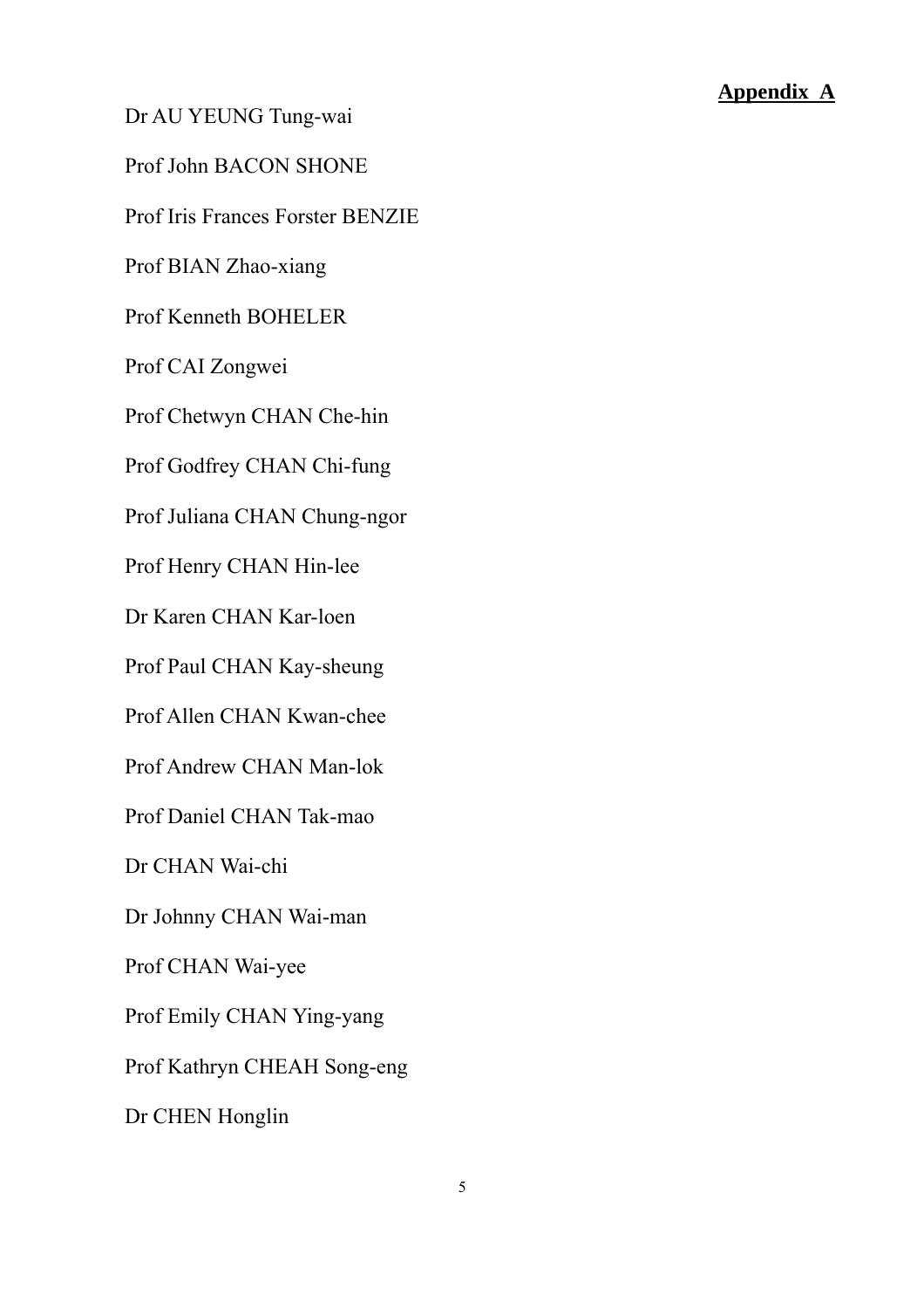Dr CHEN Zhiwei

Prof Christopher CHENG Hon-ki

Prof Bernard CHEUNG Man-yung

Prof Annie CHEUNG Nga-yin

Prof Raymond CHEUNG Tak-fai

Prof CHEUNG Yiu-fai

Prof CHIEN Wai-tong

Prof James CHIM Chor-sang

Dr Wilson CHING Yick-pang

Dr CHOI Cheung-hei

Prof Winnie CHU Chiu-wing

Dr Brian CHUNG Hon-yin

Prof Tony CHUNG Kwok-hung

Dr Benjamin John COWLING

Prof Richard FIELDING

Dr Daniel FONG Yee-tak

Prof FUNG Kwok-pui

Prof Tony GIN

Dr William B GOGGINS

Prof James GRIFFITH

Prof GUAN Yi Prof GUAN Yi 6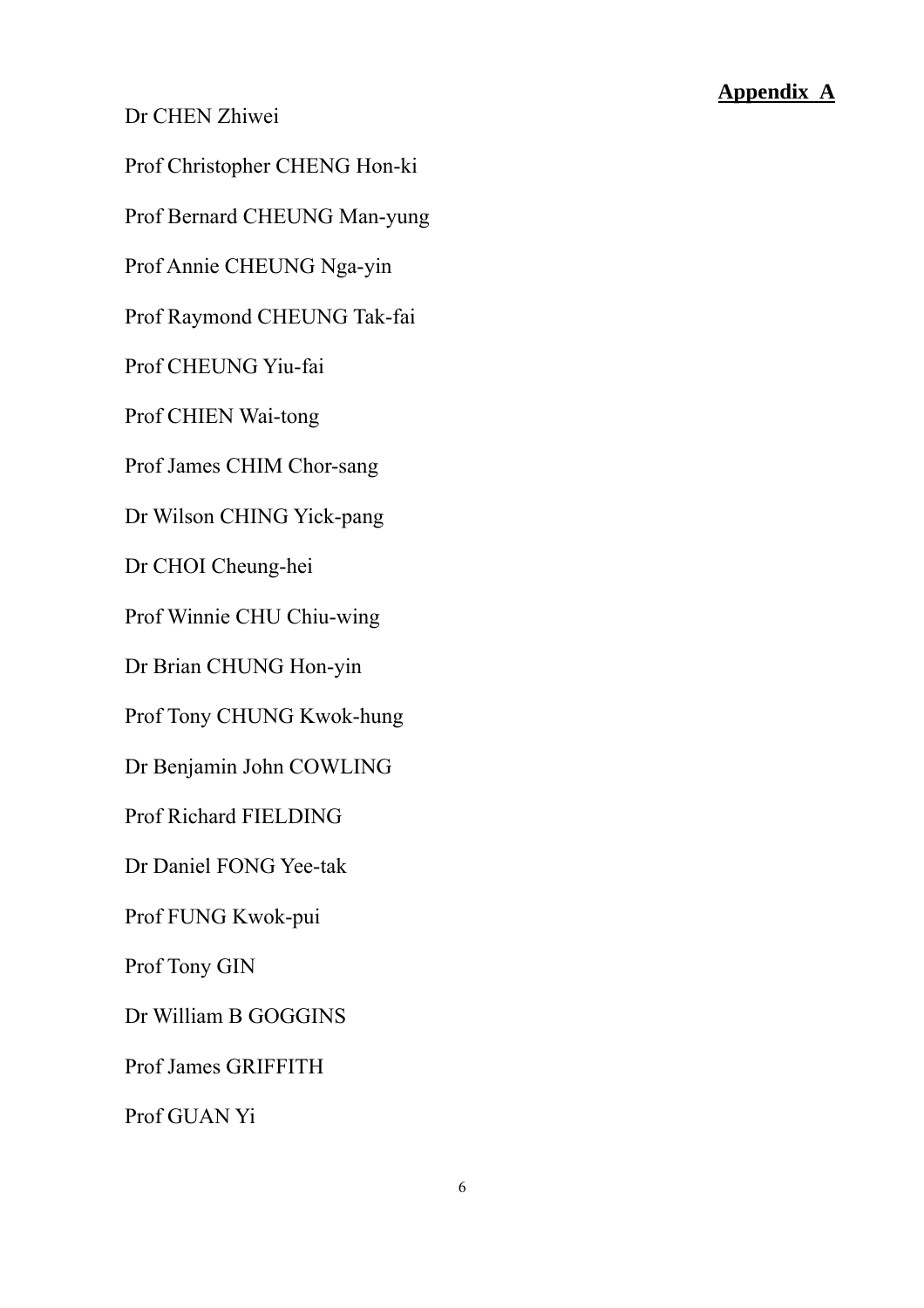Prof Joseph HARWELL

Prof Karl HERRUP

Dr HO King-man

Dr HO Lai-ming

Dr HO Pak-leung

Dr Daniel HO Sai-yin

Prof HUANG Yu

Prof Mamie HUI

Dr Ivan HUNG Fan-ngai

Dr Dennis IP Kai-ming

Prof Margaret IP

Prof Mary IP Sau-man

Prof JIN Dong-yan

Dr Janice M JOHNSTON

Prof KHONG Pek-lan

Prof KHOO Ui-soon

Prof KWAN Hoi-shan

Dr Patrick KWAN Kwok-leung

Prof Paul LAI Bo-san

Dr Alexander LAI Chi-keung

Dr Christopher LAI Kei-wai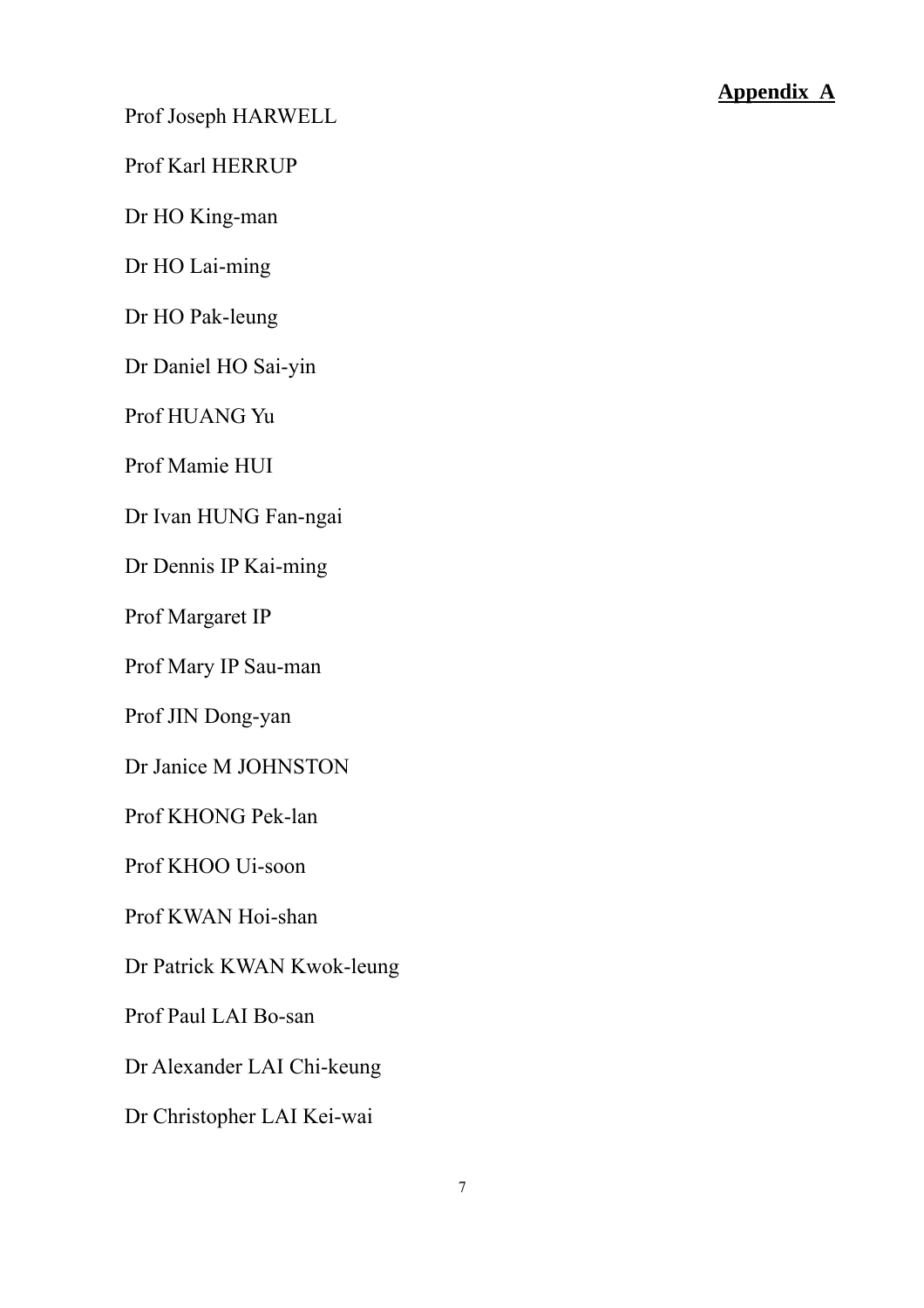Prof Jimmy LAI Shiu-ming

Prof Timothy LAI Yuk-yau

Dr David LAM Chi-leung

Prof LAM Ching-wan

Prof Linda LAM Chiu-wa

Prof Karen LAM Siu-ling

Prof Carly LAM Siu-yin

Prof LAM Tai-hing

Prof LAM Tai-pong

Dr Wiley LAM Tak-chiu

Dr Wendy LAM Wing-tak

Prof Joseph LAU Tak-fai

Prof Simon LAW Ying-kit

Prof Nelson LEE Lai-shun

Prof Tatia LEE Mei-chun

Dr Jenny LEE Shun-wah

Dr LEE So-lun

Prof Diana LEE Tze-fan

Dr LEUNG Chi-chiu

Mr LEUNG Kwok-fai

Prof Cynthia LEUNG Man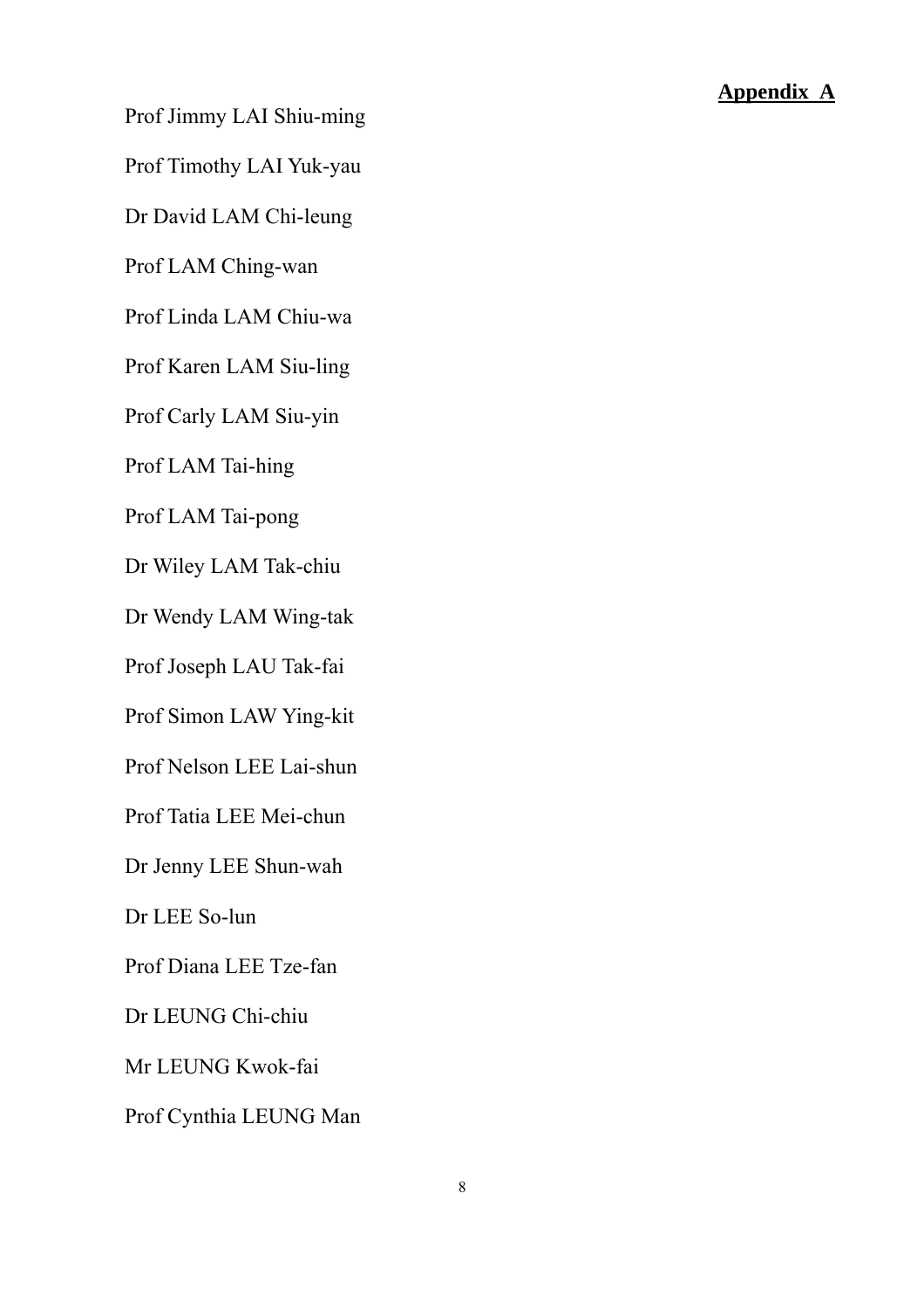Prof LEUNG Po-sing

Prof LEUNG Suet-yi

Dr Shirley LEUNG Sze-lee

Prof LEUNG Ting-fan

Prof Ronald Adolphus LI

Dr Wilina LIM Wei-ling

Prof LIN Zhi-xiu

Prof LIU Su

Prof LO Kwok-wai

Dr Raymond LO See-kit

Dr Janice LO Yee-chi

Prof LU Aiping

Dr Christopher LUM Chor-ming

Prof Maria LUNG LI

Prof David MAN Wai-kwong

Prof Bradley MCPHERSON

Prof Alex MOLASIOTIS

Prof John Malcolm NICHOLLS

Dr Eddy NG Kwok-po

Prof Irene NG Oi-lin

Prof NG Pak-cheung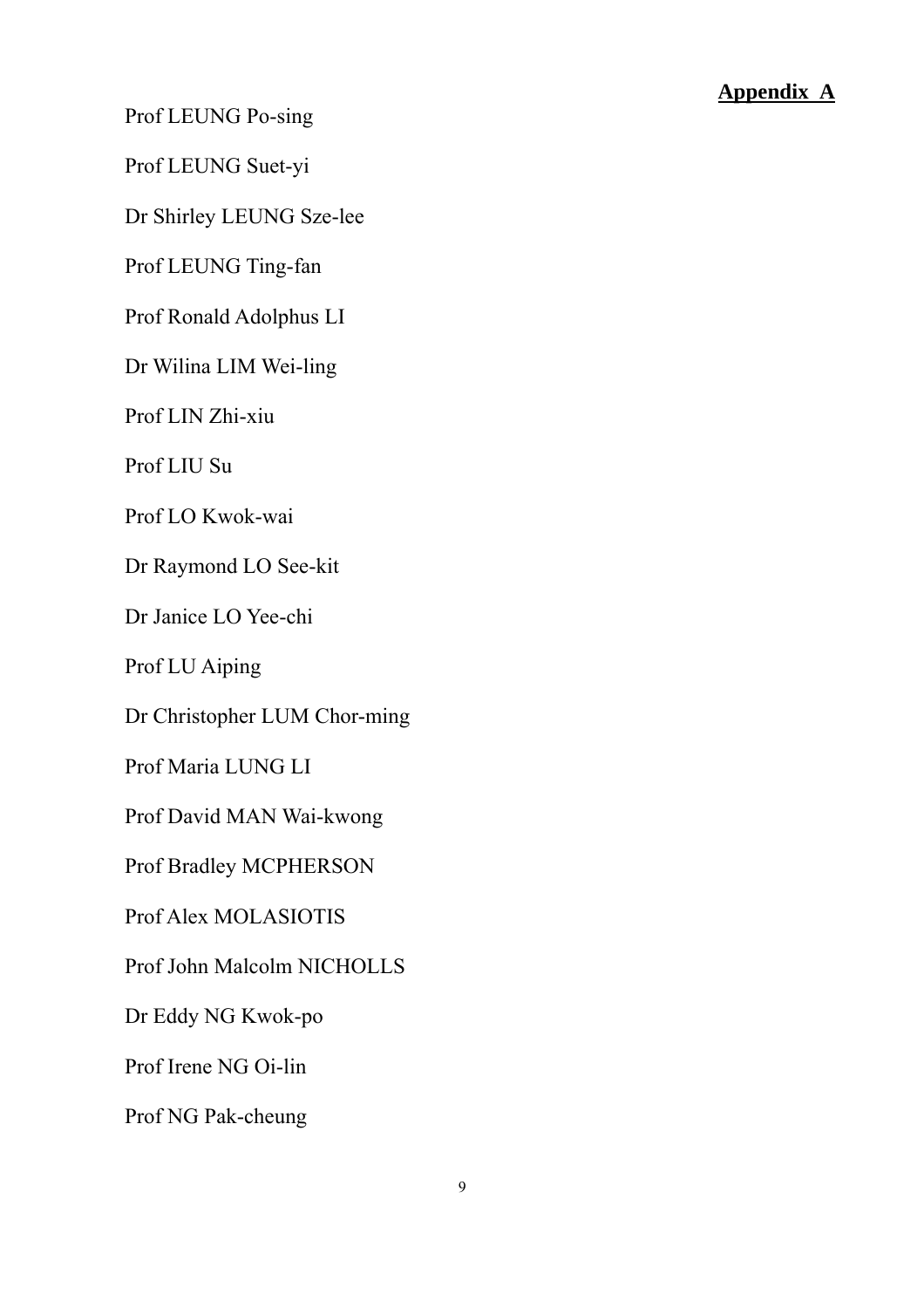Prof Simon NG Siu-man

Prof Gabriel NG Yin-fat

Prof Hextan NGAN Yuen-sheung

Prof Joseph Sriyal Malik PEIRIS

Prof Randy POON Yat-choi

Prof Timothy Hudson RAINER

Prof John RUDD

Dr C Mary SCHOOLING

Prof SHEN Jiangang

Prof SO Kwok-fai

Prof SZETO Cheuk-chun

Dr TAM Cheuk-yin

Prof TAM Lai-shan

Prof Kathryn TAN Choon-beng

Prof TANG Jin-ling

Prof Nelson TANG Leung-sang

Dr Marie A TARRANT

Prof Agnes TIWARI Fung-yee

Prof TO Ka-fai

Dr Tony TO Shing-shun

Dr Antonio TONG Chi-kit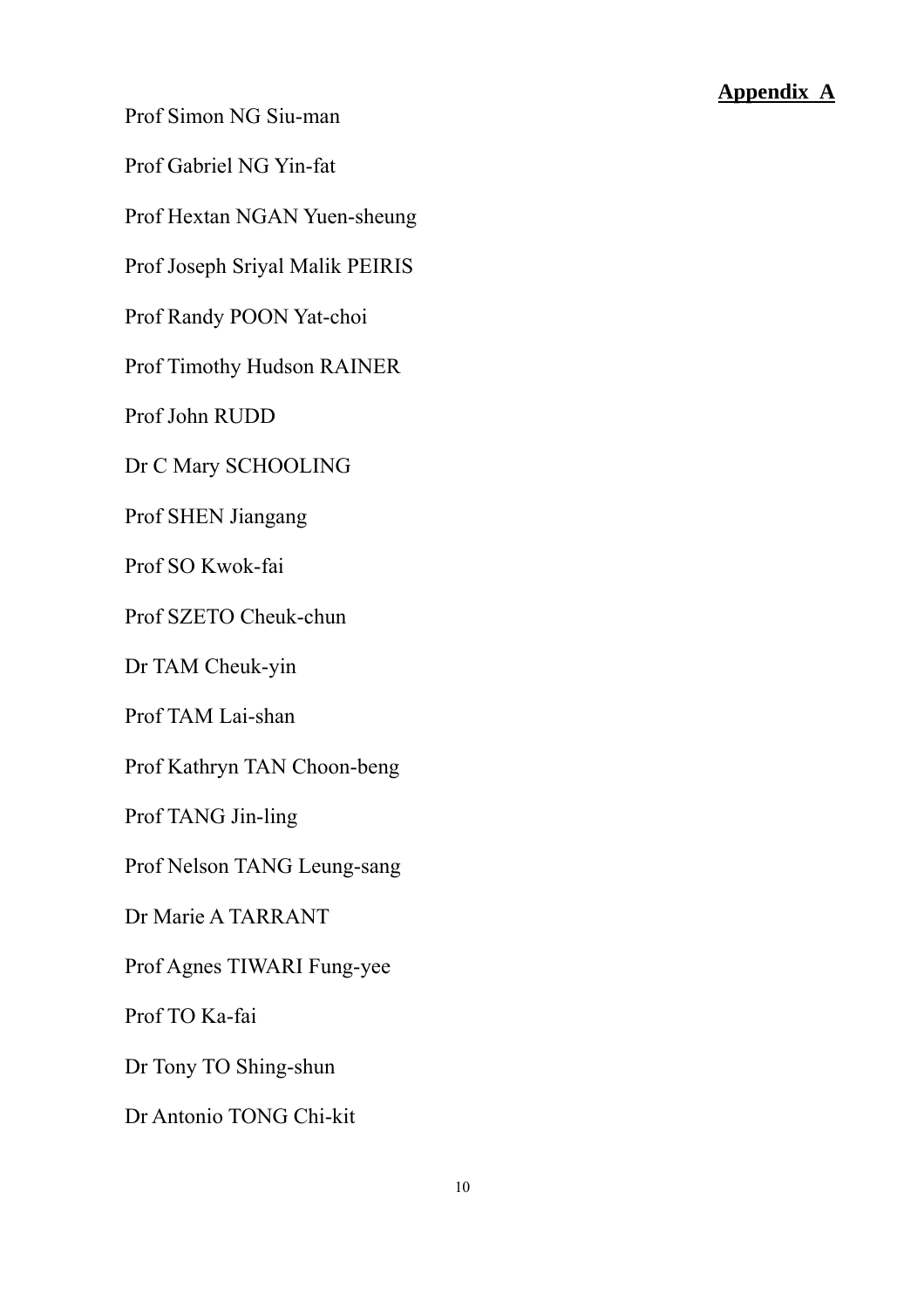Dr Thomas TSANG Ho-fai

 Prof Kenneth TSANG Wah-tak

Prof George TSAO Sai-wah

Prof TSE Hung-fat

Prof Karl TSIM Wah-keung

Prof Stephen TSUI Kwok-wing

Prof WEI Xiaolin

Prof WING Yun-kwok

Prof Ian WONG Chi-kei

Prof Martin WONG Chi-sang

Dr William WONG Chi-wai

Dr Wong Chit-ming

Dr WONG Ka-hing

Prof Lawrence WONG Ka-sing

Prof Frances WONG Kam-yuet

Prof Chris WONG Kong-chu

Prof David WONG Sai-hung

Prof WONG Tze-wai

Prof Vincent WONG

Prof Gary WONG Wing-kin

Prof Samuel WONG Yeung-shan<br>
11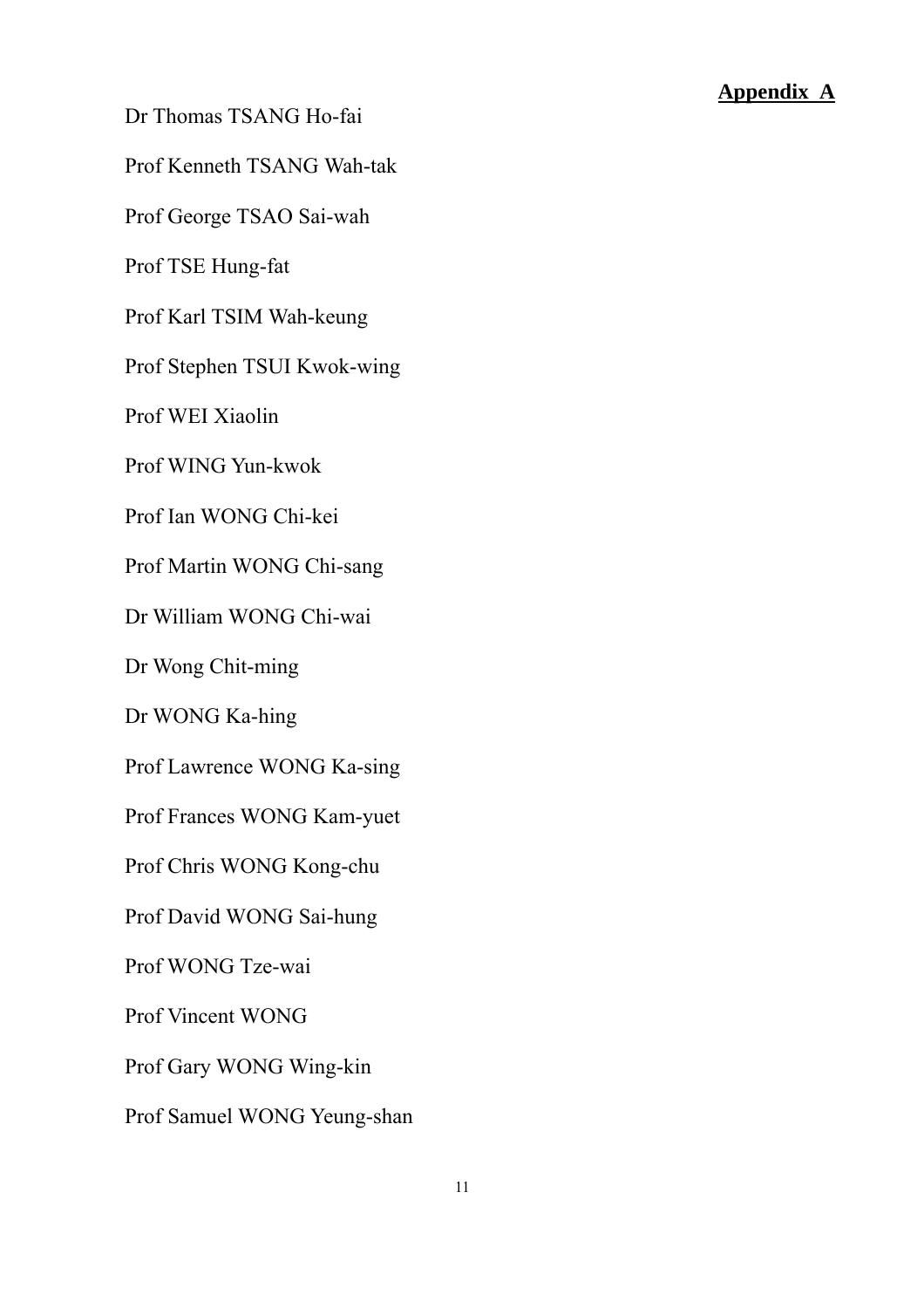Prof WONG Yung-hou

Prof Patrick WOO Chiu-yat

Prof Justin WU Che-yuen

Dr Joseph WU

Prof WU Wutian

Prof WU Zhenguo

Prof Hannah XUE Hong

Dr YAM Wing-cheong

Prof Michael YANG Mengsu

Prof Maurice YAP Keng-hung

Prof YEUNG King-lun

Prof YU Cheuk-man

Prof Doris YU Sau-fung

Dr YU Weichuan

Prof Benjamin YUNG Yat-ming

Prof Benny ZEE Chung-ying

Prof ZHANG Zhangjin

Prof ZHAO Guoping

Prof ZHAO Zhongzhen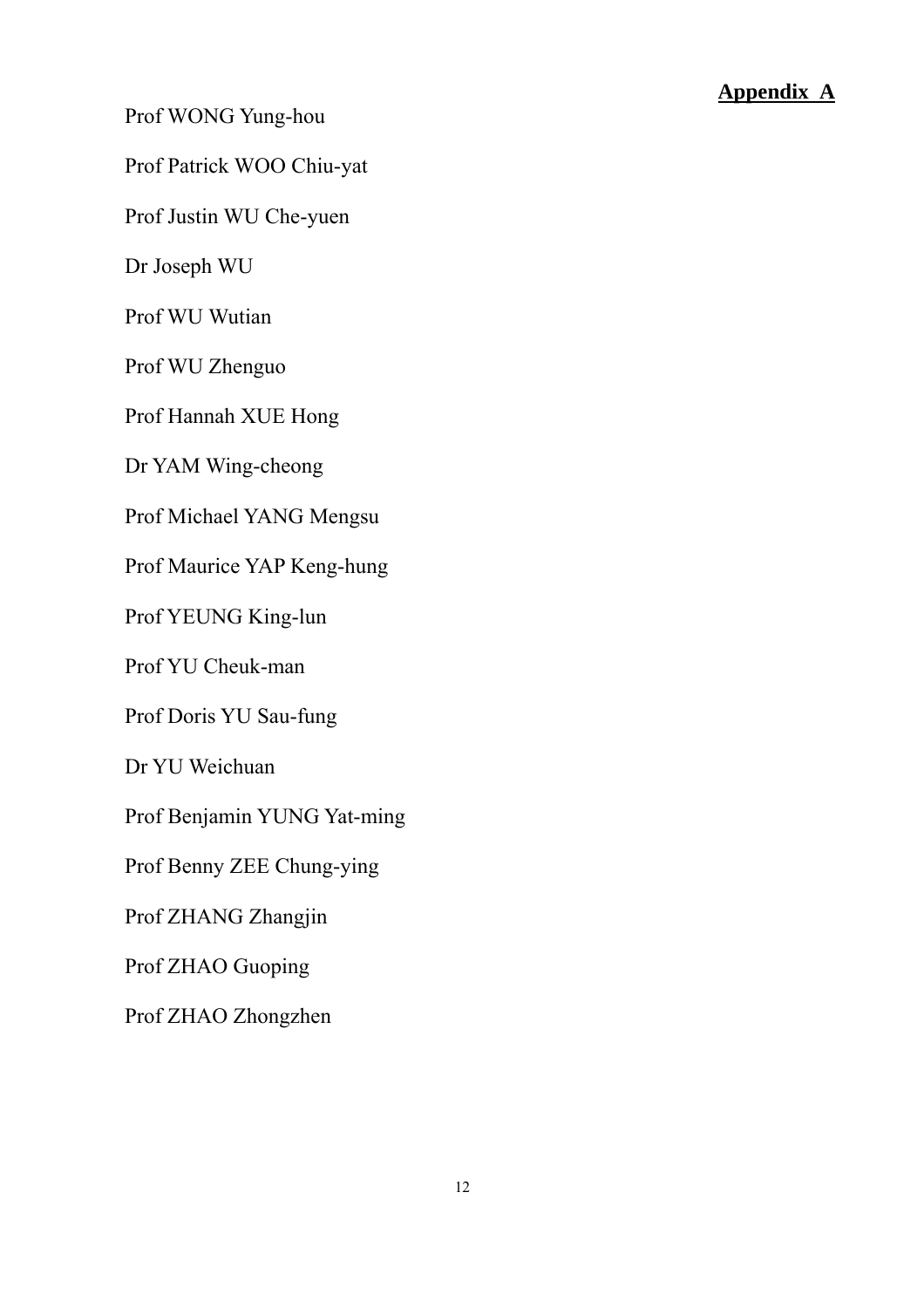## **Thematic Priorities of the Health and Medical Research Fund for 2014**

## Research Area 1: Health and Health Services

This area focuses on the cause, treatment, prevention of human diseases and the effectiveness and cost-effectiveness of healthcare services.

Theme 1: Public Health

- a. Major non-communicable diseases (NCD)
	- Identification of factors that influence health behaviour, particularly modifiable lifestyle factors
	- Effectiveness of interventions to tackle NCD and their contributing factors, e.g. cancer, cardiovascular diseases, cerebrovascular diseases, childhood obesity
	- Extent and impact of food marketing on children's eating behaviour and body weight
- b. Modifiable lifestyle factors
	- Tobacco control
		- Identification of factors and evaluation of methods to prevent uptake of smoking
		- Effectiveness of smoking cessation programmes and publicity including new media
		- Evaluation of tobacco control policies
	- Alcohol consumption behaviour and harm
		- Identification of factors influencing drinking behaviour
		- Effectiveness and cost-effectiveness of interventions to reduce alcohol-related harm
		- Public health impact of alcohol tax change
		- Effect of restricting off-premises alcohol sale to underage people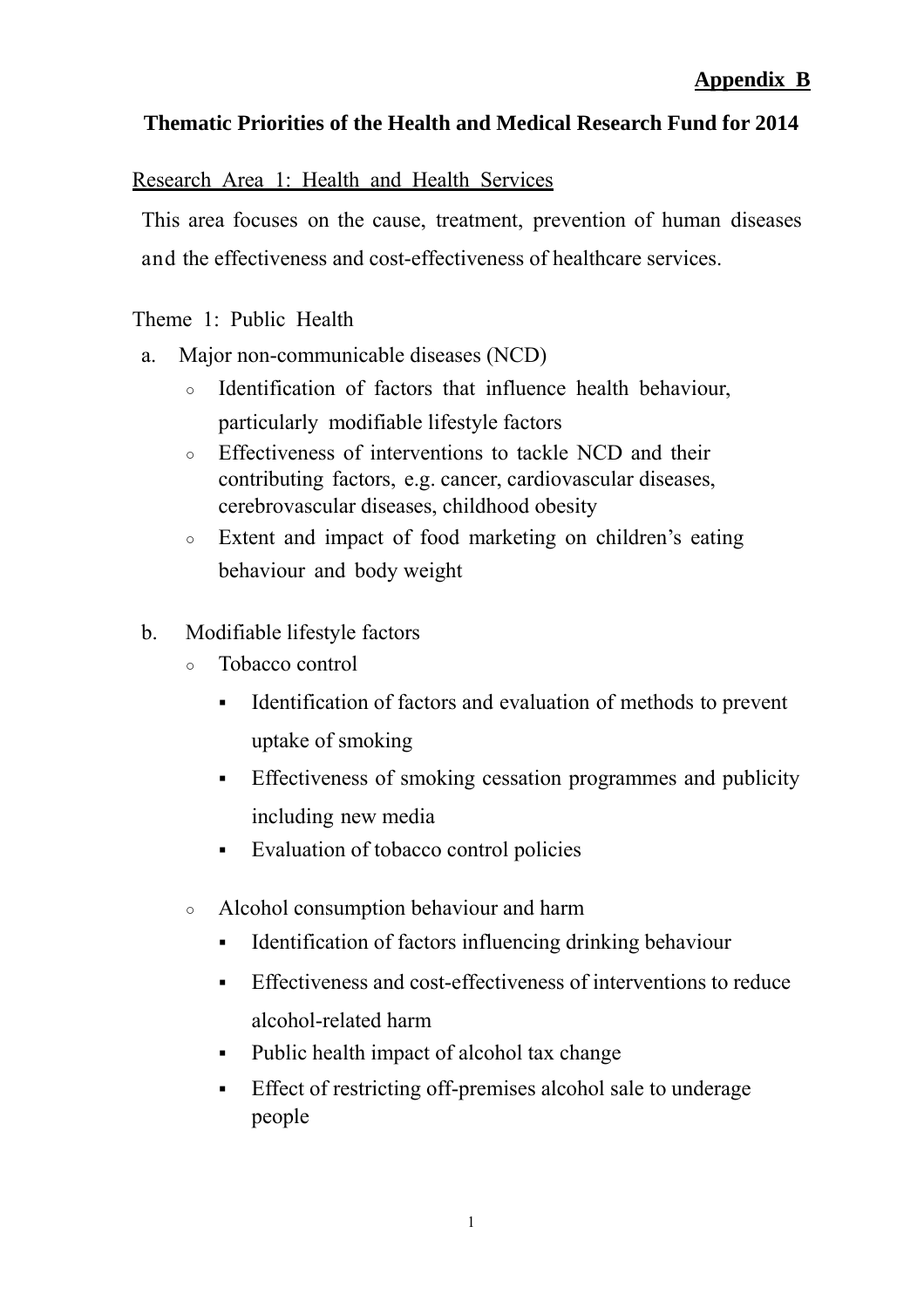- Promoting good mental health
	- Assessment of the mentally ill and ex-mentally ill
	- Risk and protective factors for mental disorders
	- **Effectiveness of interventions to promote mental well-being**
	- Mental health literacy of the general public
- Injury and poisoning
	- Identification of risk factors and effectiveness of prevention methods, especially in the areas of domestic injury, sports injury, falls and drowning/near drowning
- c. Environmental pollution and climate change
	- Epidemiology, identification and quantification of pollutants
	- Impact on health
	- Improve public health knowledge about linkages between health and climate
	- Effectiveness of climate change adaptation and mitigation to protect health

## Theme 2: Health Services

- a. Primary care
	- Developing multidisciplinary health service models
	- Evaluation of adoption of the Hong Kong Reference Frameworks in Primary Care Settings and identification of the associated enabling factors and/or barriers
	- Effectiveness of primary care programmes
- b. Chronic disease management and palliative care
	- Service delivery models and effectiveness for chronic disease management
	- Effectiveness of supportive and palliative/end of life care
	- Symptom management
	- Preventable vision loss
	- Service delivery and treatment of chronic skin diseases with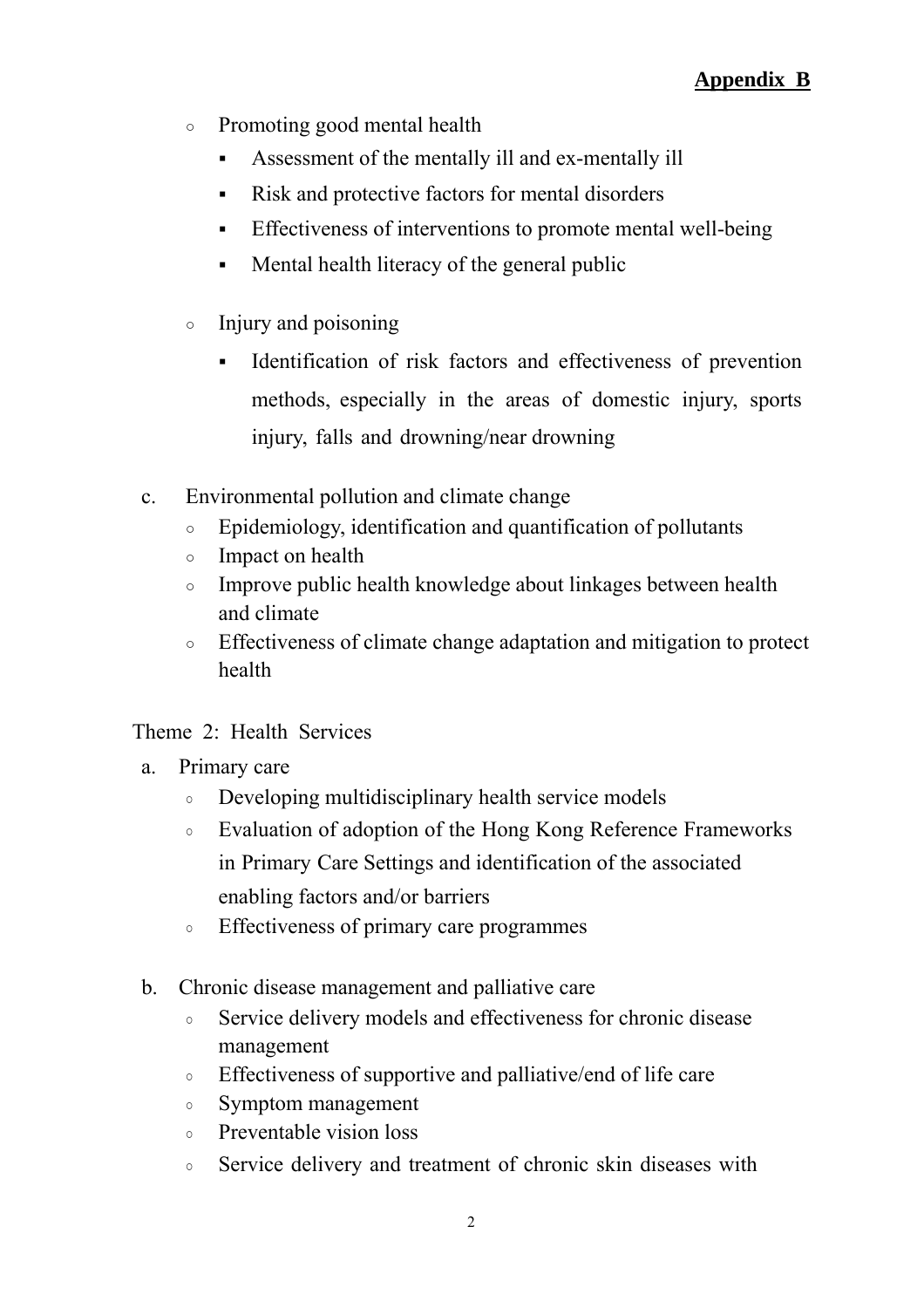significant adverse impacts on health-related quality of life, such as psoriasis

- c. Reducing avoidable hospitalisation
	- Effectiveness of programmes to reduce avoidable hospitalisation
	- Evaluation of models of ambulatory care
	- Health systems research to support enhancing care in the community
- d. Elderly care
	- Prevention of cognitive decline in old age, exploring intervention methods and models of care for dementia
	- Effectiveness of structured fall prevention programmes for elders in the community
	- Effectiveness of end-of-life programmes in residential care homes

Theme 3: Chinese Medicine

- a. Establishing safety and quality profiles for certain Chinese herbs and medicines
- b. Interactions between Chinese medicines and Western medicines
- c. Integrated approaches in combining Chinese and Western models of health care
- d. Effectiveness of Chinese medicine in prevention/ treatment of human diseases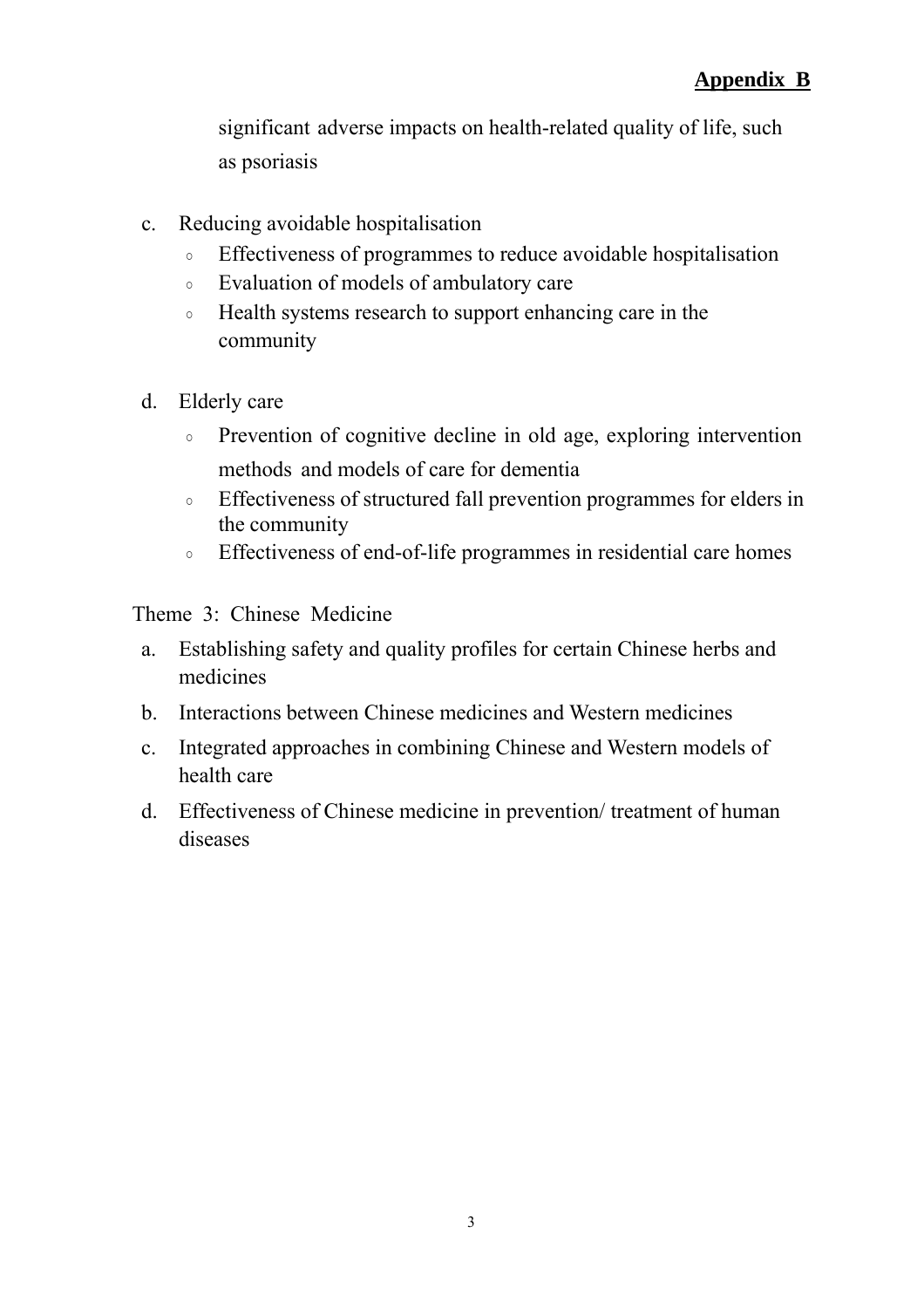## **Appendix B**

#### Research Area 2: Infectious Diseases

This area focuses on the research of infectious diseases which pose potential threats in Hong Kong and neighbouring areas.

Theme 1: Respiratory pathogens (including influenza)

- a. Epidemiology (including mathematical modelling)
- b. Rapid diagnostic tests
- c. Novel control approaches
- d. Economic burden of disease

Theme 2: Emerging & zoonotic diseases

- a. Characterise new pathogens in animals that can infect humans
- b. Identification of risk factors that contribute to the emergence of disease
- c. Development of diagnostic tests
- d. Surveillance methods for emerging infections

Theme 3: Antimicrobial resistance

- a. Epidemiology of multi-drug resistant organisms
- b. Identification of risk factors for colonisation and infection
- c. Mechanisms of resistance and its transfer
- d. Laboratory-based strategies for detection
- e. Optimal infection control measures including screening
- f. Appropriate therapy

Theme 4: Vaccination programmes

- a. Development of new vaccines
- b. Acceptability of vaccination programmes
- c. Measures to enhance vaccination of elderly, institutionalised or other at-risk populations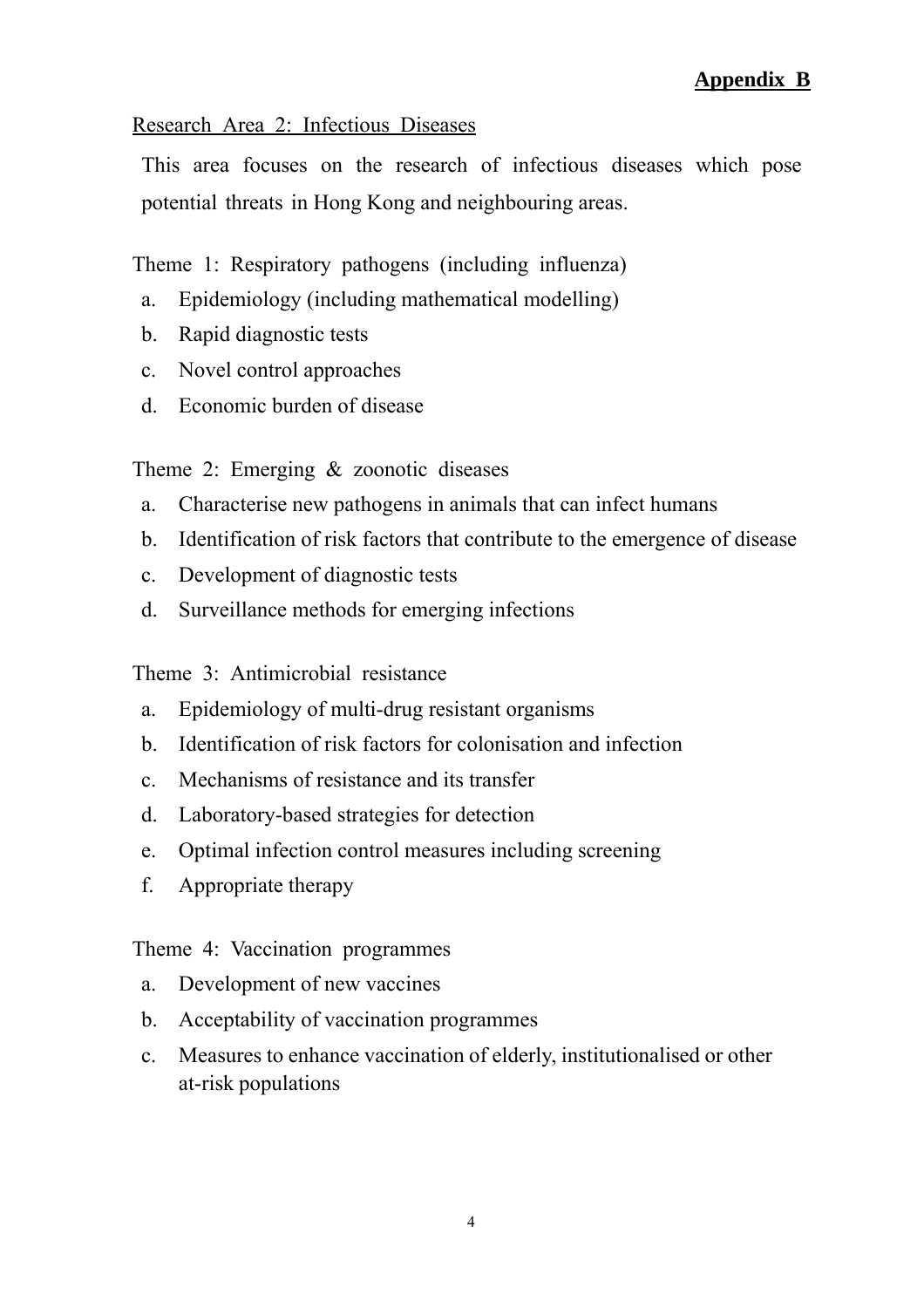Theme 5: Technology platforms

- a. Application of modern technology to control infectious diseases, particularly hospital-acquired (nosocomial) infections
- b. Genome sequencing and molecular epidemiology
- c. Technology substitution/supplement for traditional pathogen typing methods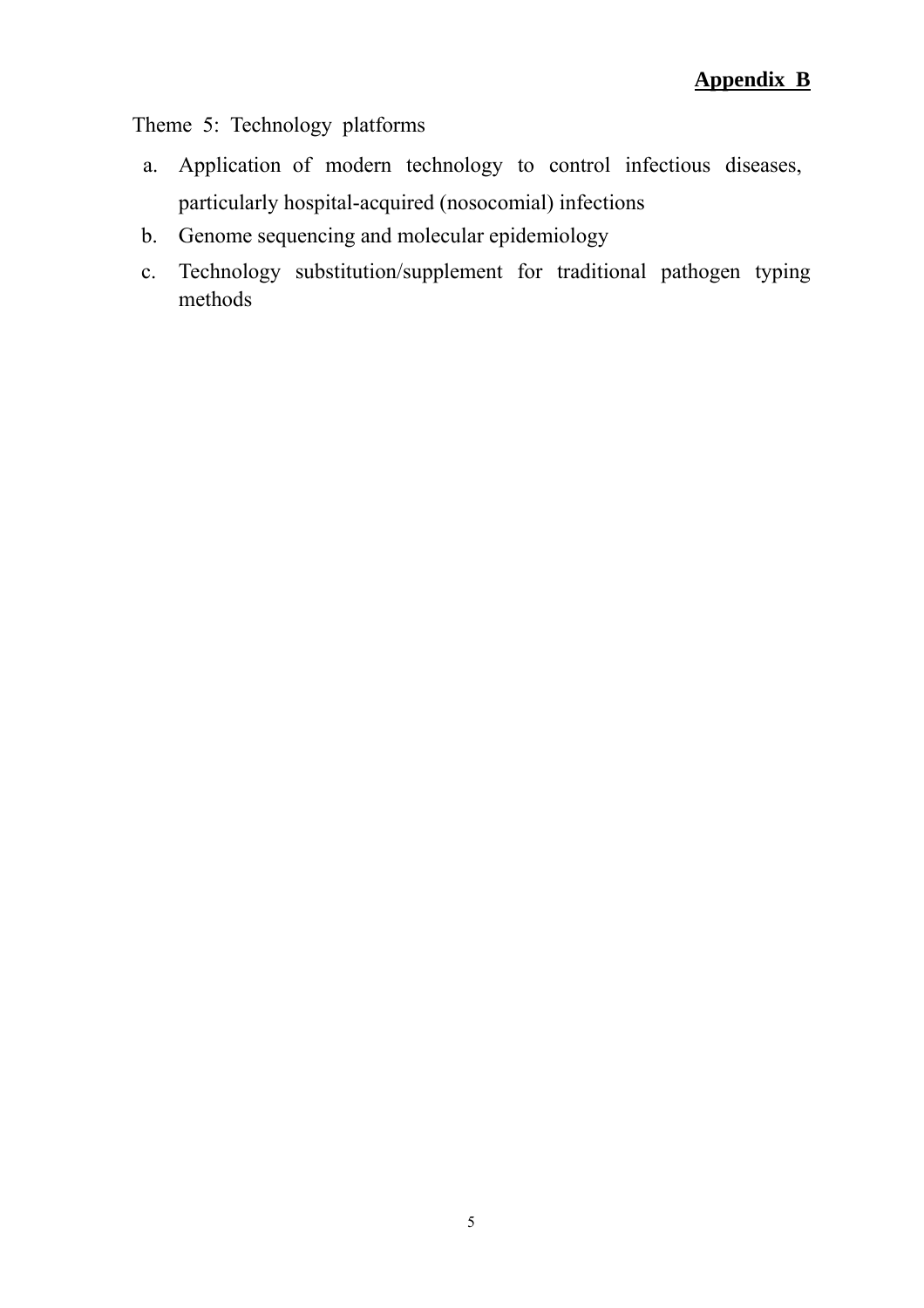## Research Area 3: Advanced Medical Research

This area focuses on the development and use of new technologies, and treatment paradigms to improve human health. The following 4 themes are our priorities:

Theme 1: Clinical Genetics

- a. Genetic and genomic study of major chronic and hereditary diseases in Hong Kong
- b. Identification of biomarkers for common cancers using molecular biology approaches
- c. Genetic counselling
- d. Genetic education

Theme 2: Clinical Trials

- a. Assessing the safety and effectiveness of a new medication/new device/new indication of existing medication or device on a specific group of patients
- b. Comparing the effectiveness in patients with a specific disease of two or more already approved or common interventions for that disease

Theme 3: Neuroscience

- a. Epidemiology, identification of risk factors, prevention, diagnosis, treatment, management and rehabilitation of neurological diseases, particularly neurodegenerative diseases, stroke and injuries
- b. Stem cell therapy and regenerative medicine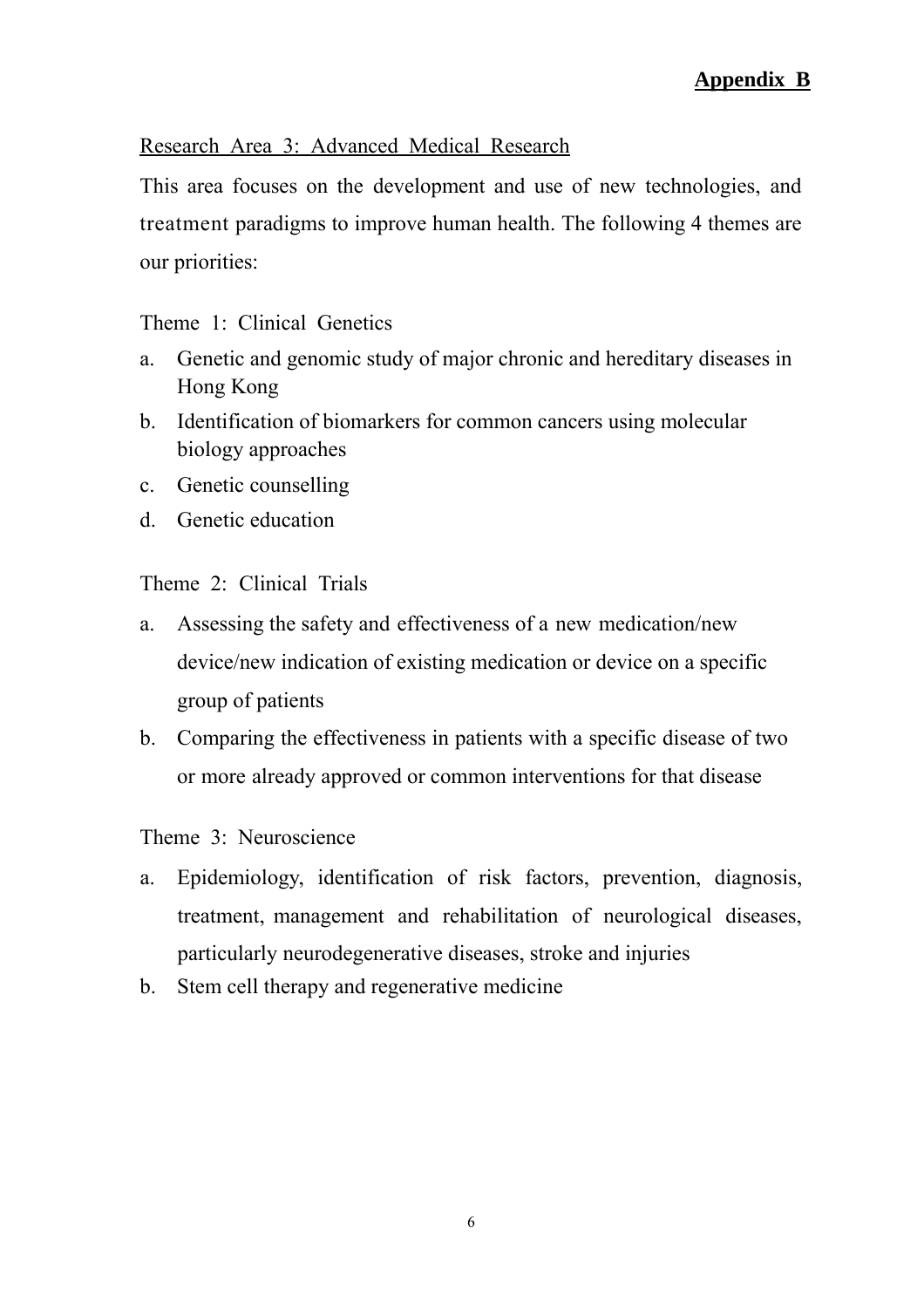Theme 4: Paediatrics

Epidemiology, identification of risk factors, prevention, diagnosis, treatment, management in the following special areas: Neonatology, respiratory, allergy, clinical immunology, dermatology, nutrition, gastroenterology, metabolomics, haematology, oncology, cardiovascular and surgical diseases